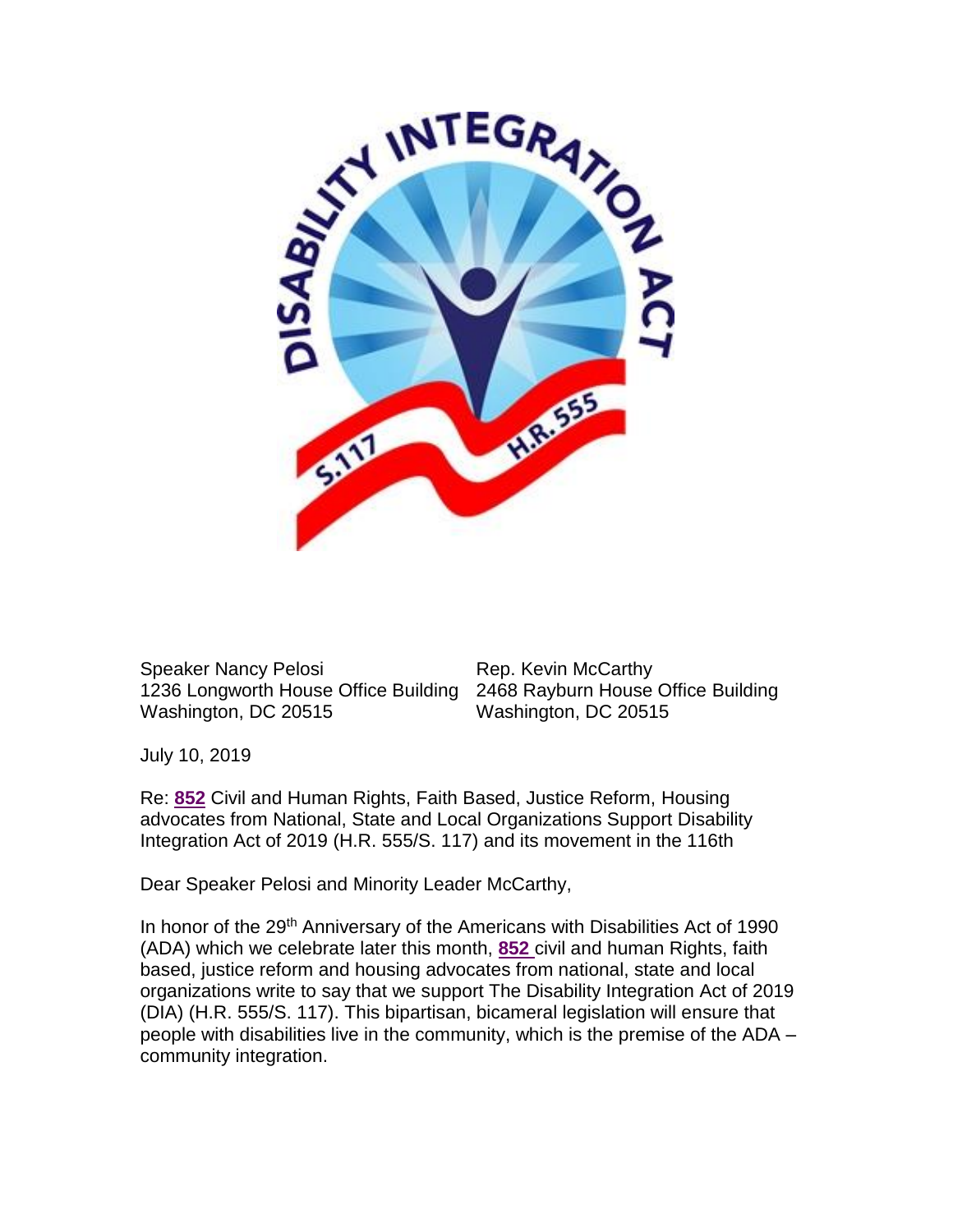People with disabilities have a civil right through the ADA to live in the community. This year was also the 20<sup>th</sup> Anniversary of the Supreme Court Case titled *Olmstead v Lois Curtis*. This is the case that recognized the fundamental equality of those with disabilities. It stated that people with disabilities have the right to live in the most integrated setting possible for their needs. This means that they cannot be forced to live in institutions. Unfortunately two decades after this historic civil rights decision millions of Americans with disabilities and seniors remain and are forced to live in institutions. Research proves that most multimarginalized communities especially Black and Brown people and the LGBTQIA community are forced into institutions at a higher rate (New York Times 2014).

"*That is why I am proud to support the Disabilities Integration Act DIA. This important civil rights bill picks up where Olmstead left off. It enshrines in Federal statute the right to live in the community, which Olmstead recognized. It gives people with disabilities and seniors the right to demand that states and insurers remove the obstacles, which stand in the way of their integration. It takes what disability advocates have learned in working for integration in the past eighteen years and gives disability advocates another and a more powerful tool to effect that integration."* This quote is from Steve Gold one of the Olmstead litigators. (written in 2017)

The **852** civil and human rights, faith based, justice reform and housing advocates from national, state and local organizations join Steve Gold and more than 50 civil rights attorneys (see letter here: [http://cdrnys.org/dia-attorney-letter/\)](http://cdrnys.org/dia-attorney-letter/) in support of DIA and the movement of the bill in the  $116<sup>th</sup>$  congress. DIA has 230 Cosponsors both Democrats (214) and Republicans (16) in the House of Representatives yet is remains stalled in the House Energy and Commerce Committee with no movement expected. The many organizations supporting this bill understand that the communities they advocate for every day include people with disabilities or have family or friends with disabilities and DIA will ensure that they are part of our community in this country as the ADA and Olmstead case intended.

We call on Congress specifically the House of Representatives, to pass this imperative civil rights legislation today!

To find out more on the bill go to:<http://www.disabilityintegrationact.org/>

Please contact Dara Baldwin, Director of National Policy for Center for Disability Rights, Inc. at [dara.baldwin@ncdr.us](mailto:dara.baldwin@ncdr.us) or 202 -919-5725 with any questions.

New York Times Article: Minorities Are Forced Into Nursing Homes at Greater Rates – by Karen D. Lincoln – September 25, 2014 [https://www.nytimes.com/roomfordebate/2014/09/25/finding-humane-care-at](https://www.nytimes.com/roomfordebate/2014/09/25/finding-humane-care-at-the-end-of-life/minorities-are-forced-into-nursing-homes-at-greater-rates)[the-end-of-life/minorities-are-forced-into-nursing-homes-at-greater-rates](https://www.nytimes.com/roomfordebate/2014/09/25/finding-humane-care-at-the-end-of-life/minorities-are-forced-into-nursing-homes-at-greater-rates)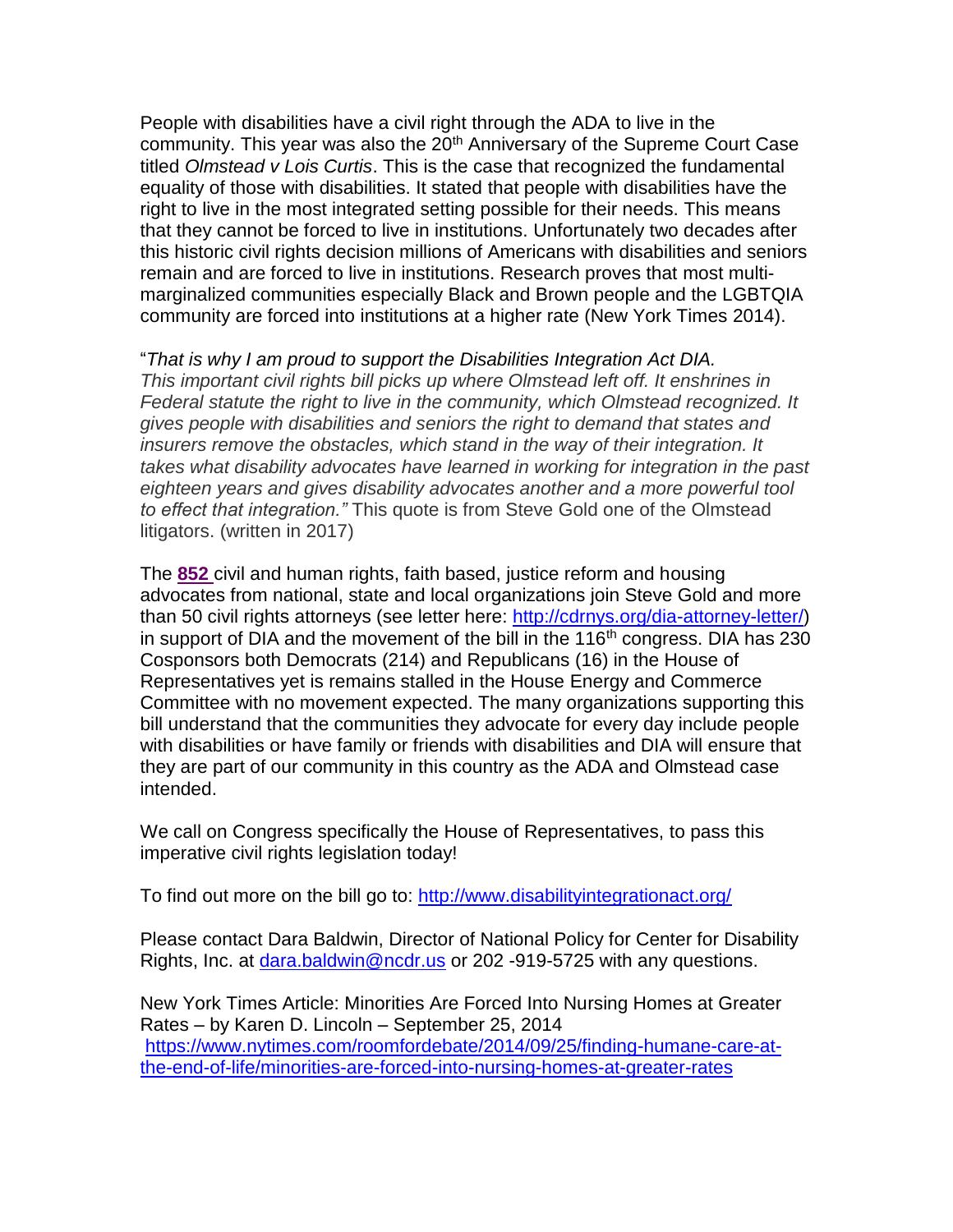Sincerely,

(also see this list at:<http://www.disabilityintegrationact.org/dia-supporter-list/> )

# **National**

- #CripTheVote
- AARP
- ADAPT
- adaptive adventures
- Adaptive Climbing Group
- Advance CLASS
- Advocates for Justice
- America Walks
- America Walks
- American Association of People with Disabilities (AAPD)
- American Association on Health and Disability
- American Association on Health and Disability
- American Association on Intellectual and Developmental Disabilities (AAIDD)
- American Civil Liberties Union
- American Council of the Blind
- American Foundation for the Blind
- American Physical Therapy Association
- Amnesty International USA
- Association of Assistive Technology Act Programs
- Association of People Supporting Employment First (APSE)
- Association of Programs for Rural Independent Living (APRIL)
- Association of University Centers on Disabilities (AUCD)
- Athlete Ally
- Autism Society
- AutismHWY
- Autistic Self Advocacy Network (ASAN)
- Autistic Women & Nonbinary Network
- Avodah
- Bazelon Center for Mental Health Law
- Bend the Arc: Jewish Action
- BiNet USA
- Black and Brilliant™
- Black Lives Matter Global Network
- Bloom's Connect
- Brain Injury Association of America
- Brazoria County Center for Independent Living
- Bridges From School to Work
- Bryan Leib for Congress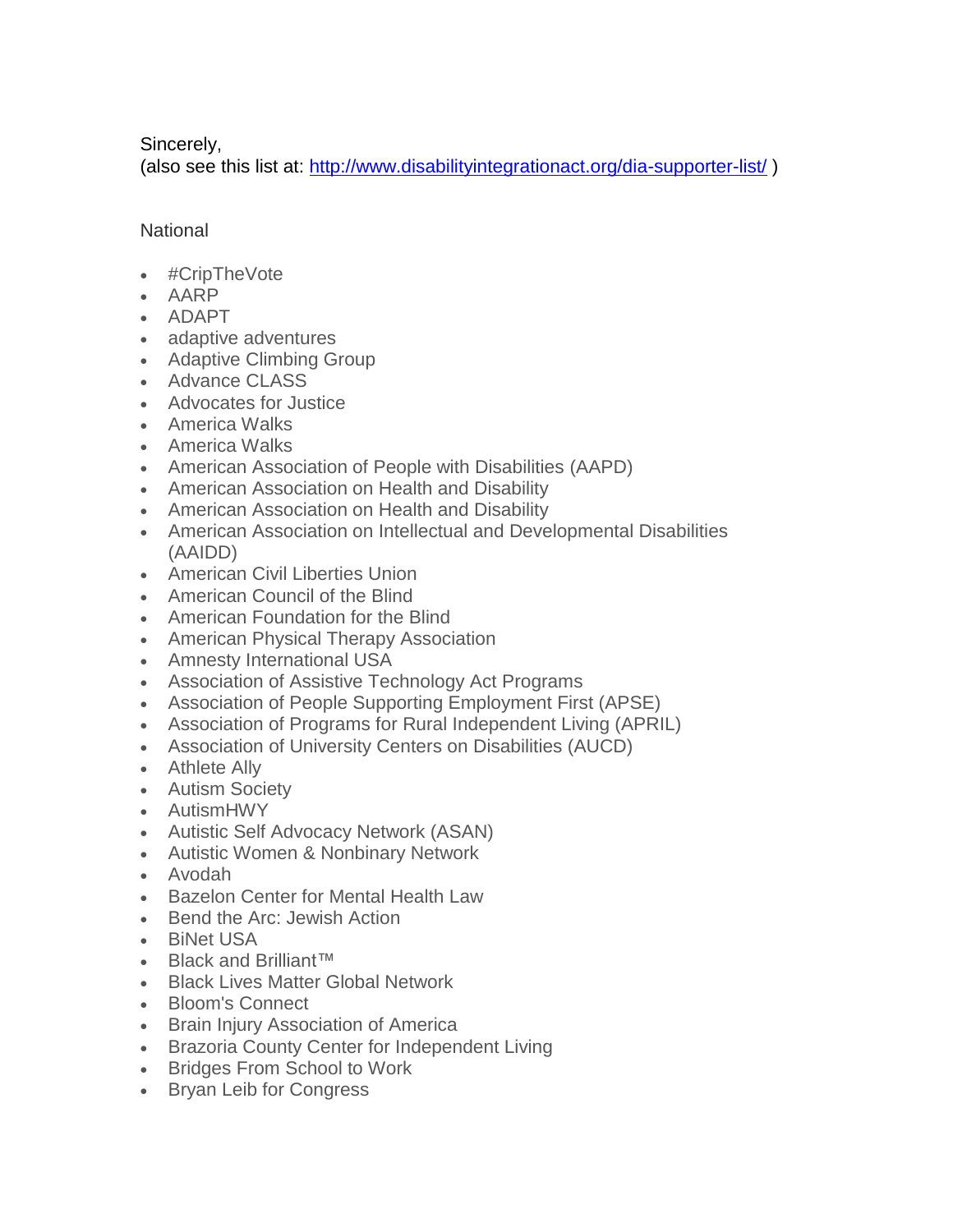- Campaign Greenhouse
- Canine Companions
- Caring Across Generations
- Cascadia Deaf Nation
- Center for American Progress
- Center for Independent Living of North Central PA
- Center for Public Representation
- Center for the Human Rights of Users and Survivors of Psychiatry
- Centerl ink
- CenterLink: The Community of LGBT Centers
- Change Catalyst
- Coalition on Human Needs
- CODEPINK
- College Democrats of America
- CPD Action
- Cure SMA
- Defending Rights & Dissent
- Defending Rights & Dissent
- Democratic National Committee
- Disability Action for America
- Disability Empowerment Center
- Disability Power and Pride
- Disability Resource Center
- Disability Rights Education & Defense Funds (DREDF)
- Disabled Parenting Project
- Diverse Disability Media
- DREAM Disability Rights, Education, Activism, & Mentoring
- Drug Policy Alliance
- ENDEAVOR Disabled Advocacy, Inc
- Everyday Psych Victims Project
- ExpandMedicaidNow Impact
- Families USA
- Family Values@Work.
- Fidos For Freedom
- Foundation for Sarcoidosis Research
- Galt Foundation
- Getting Back Up
- Gift of Hope Organ & Tissue Donor Network
- Griffin-Hammis Associates, Inc.
- Health and Disability Advocates
- Health Over Profit for Everyone
- Healthcare Rights Coalition
- Hispanic Federation
- HOPE TBI
- Human Rights Campaign
- Human Rights Watch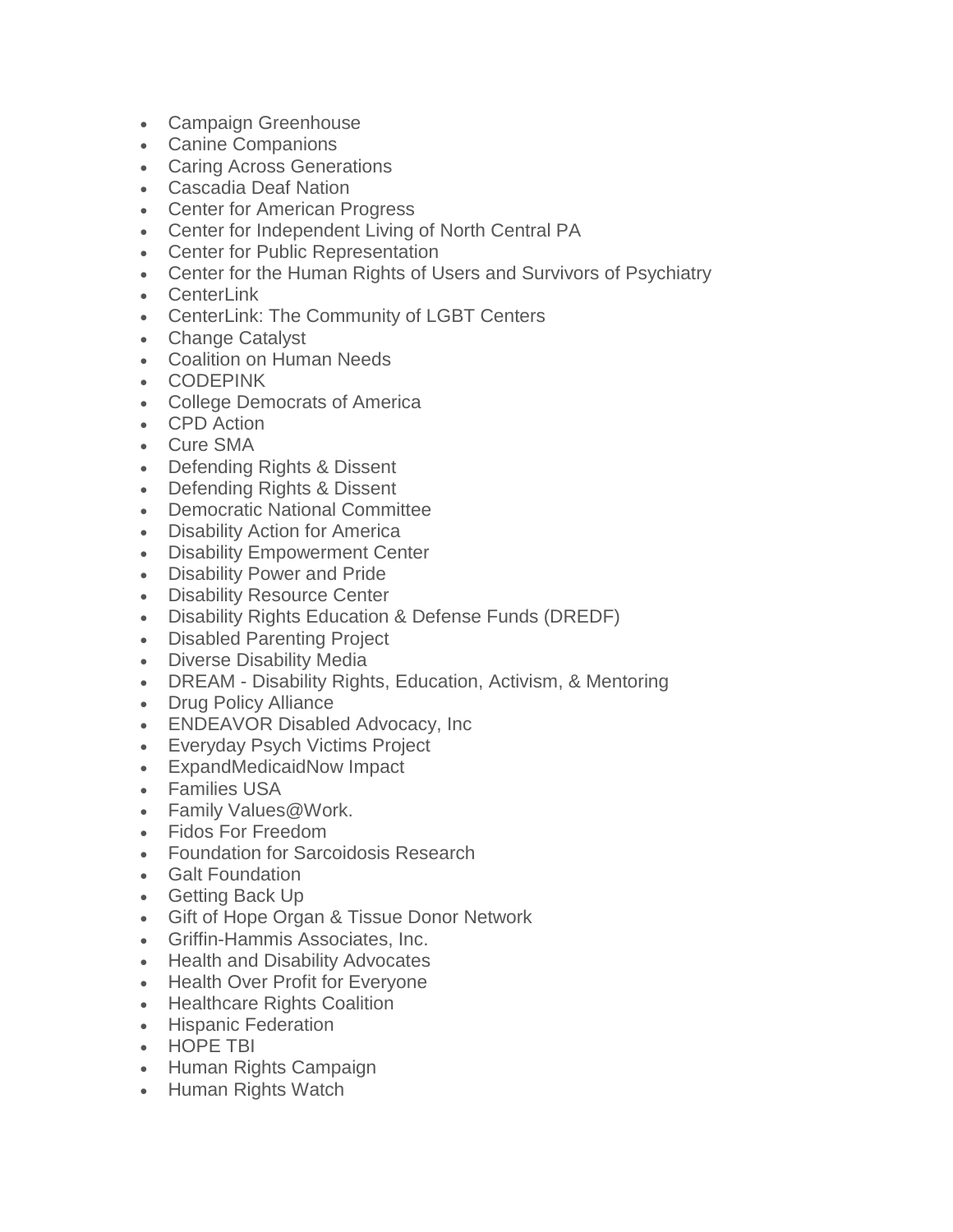- Indivisible
- Institute for Disability Studies and Policy
- Just Detention International
- Justice in Aging
- JustLeadershipUSA
- Keep the Promise Coalition
- Lakeshore Foundation
- Law Project for Psychiatric Rights
- Lawyers' Committee for Civil Rights Under Law
- Leadership Conference on Civil and Human Rights
- Lifelong Adoptions
- Little Lobbyists
- Little People of America
- Lutheran Services in America Disability Network
- Medicare Rights Center (MRC)
- MindFreedom International
- MODELCI Disability Inclusion
- MomsRising
- MoveOn
- MoveOn.org
- MS SOCIETY
- Ms.
- Muslim Advocates
- NAACP
- National Academy of Elder Law Attorneys (NAELA)
- National Action Network
- National Asian Pacific American Women's Forum
- National Association of Councils on Developmental Disabilities
- National Association of State Head Injury Administrators
- National Association of the Deaf
- National Black Justice Coalition
- National Center For Lesbian Rights
- National Center for Transgender Equality
- National Coalition for Latinxs with Disabilities
- National Coalition for Mental Health Recovery
- National Coalition on Black Civic Participation (NCBCP)
- National Council of Churches
- National Council of Jewish Women
- National Council on Aging (NCOA)
- National Council on Independent Living (NCIL)
- National Disability Leadership Alliance (NDLA)
- National Disability Mentoring Coalition
- National Disability Rights Network
- National Domestic Workers Alliance
- National Down Syndrome Congress
- National Equality Action Team (NEAT)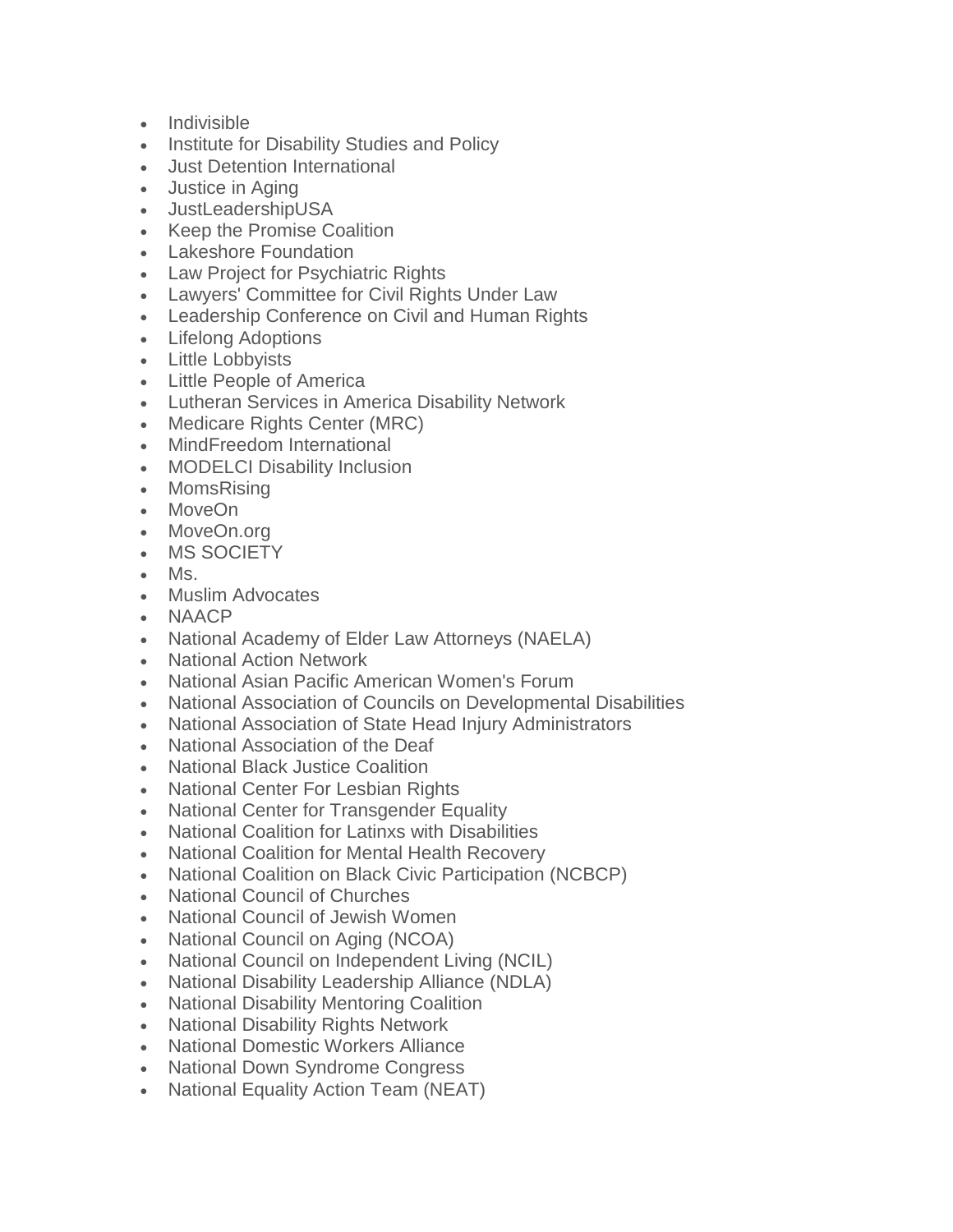- National Fair Housing Alliance
- National Federation of the Blind
- National Health Law Program
- National Leadership Consortium on Developmental Disabilities, University of Delaware
- National LGBTQ Task Force Action Fund
- National Low Income Housing Coalition
- National Multiple Sclerosis Society
- National Organization of Nurses with Disabilities (NOND)
- National Reentry Network
- National Respite Coalition
- National Women's Law Center
- National Working Positive Coalition
- National,Association of State Head Injury Administrators
- NMD United, Inc.
- Northern Nevada Working Families Party
- NOS Magazine
- Not Dead Yet (NDY)
- NuLeadership
- One Vision
- One vision
- Orange Theory Fitness
- Out & Equal Workplace Advocates
- OutServe-SLDN
- Paralyzed Veterans of America
- Paraprofessional Healthcare Institute (PHI)
- Parent to Parent USA
- Perkins School for the Blind
- PFLAG National
- PolicyLink
- Positive Women's Network-USA
- Post-Polio Health International
- Progressive Democrats Of America
- Project LETS
- Queerability
- RCIL
- Road to Freedom Bus Tour
- Rooted in Rights
- SAGE
- Self Advocates Becoming Empowered (SABE)
- Self-Advocacy leadership Team (SALT)
- Service Employees International Union (SEIU)
- Sexuality Information and Education Council of the United States (SIECUS)
- Shared Support Maryland, Inc.
- Social Security Works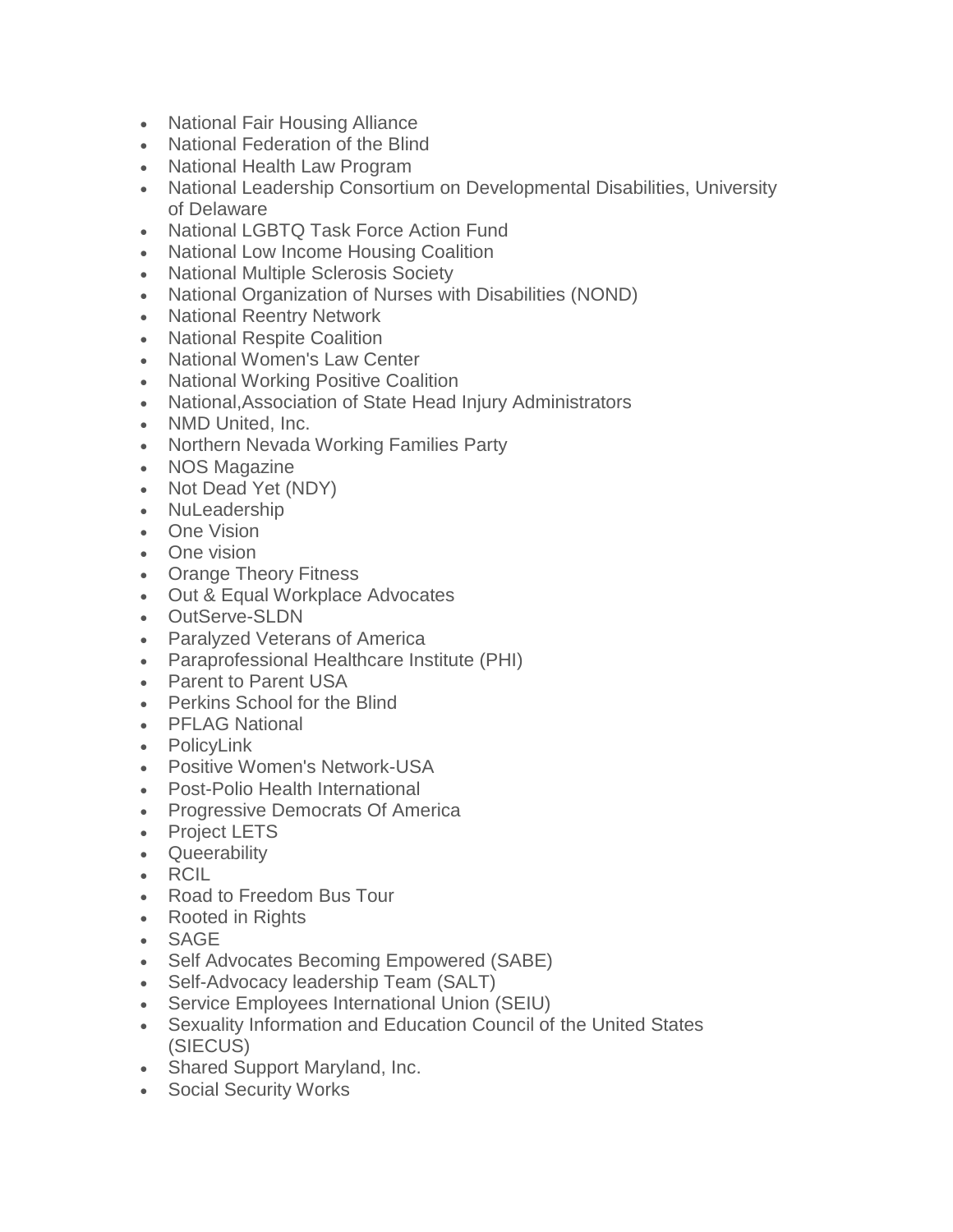- Solve ME/CFS Initiative
- Starkloff Disability Institute
- Street Pictures
- TASH
- The ADA Legacy Project
- The Advocacy Institute
- The Arc of the United States
- The Christopher & Dana Reeve Foundation
- The Community Consortium
- The Congress of Disabled Persons Against Exploitation
- The Daniel Initiative
- The Is-Able Center
- The Jewish Federations of North America
- The Michael J. Fox Foundation for Parkinson's Research
- The Perfect Self
- The Sargent Shriver National Center on Poverty Law
- The Sunrise Group
- The Taifa Group, LLC
- The USA Sports Council
- Together We Will USA
- Transformative Justice Coalition
- Transverse Myelitis Association
- UltraViolet
- Union for Reform Judaism
- United Cerebral Palsy
- United Ostomy Associations of America (UOAA)
- United Spinal Association
- V-Day/One Billion Rising
- Voices of Health Care
- Women's March
- Women's March on Washington Disability Caucus
- World Institute on Disability
- Wyoming Institute for Disabilities

### State/Local

### Alabama

- Disability Rights & Resources
- Housing Opportunities Made Equal of VA
- The Is-Able Center

### Alaska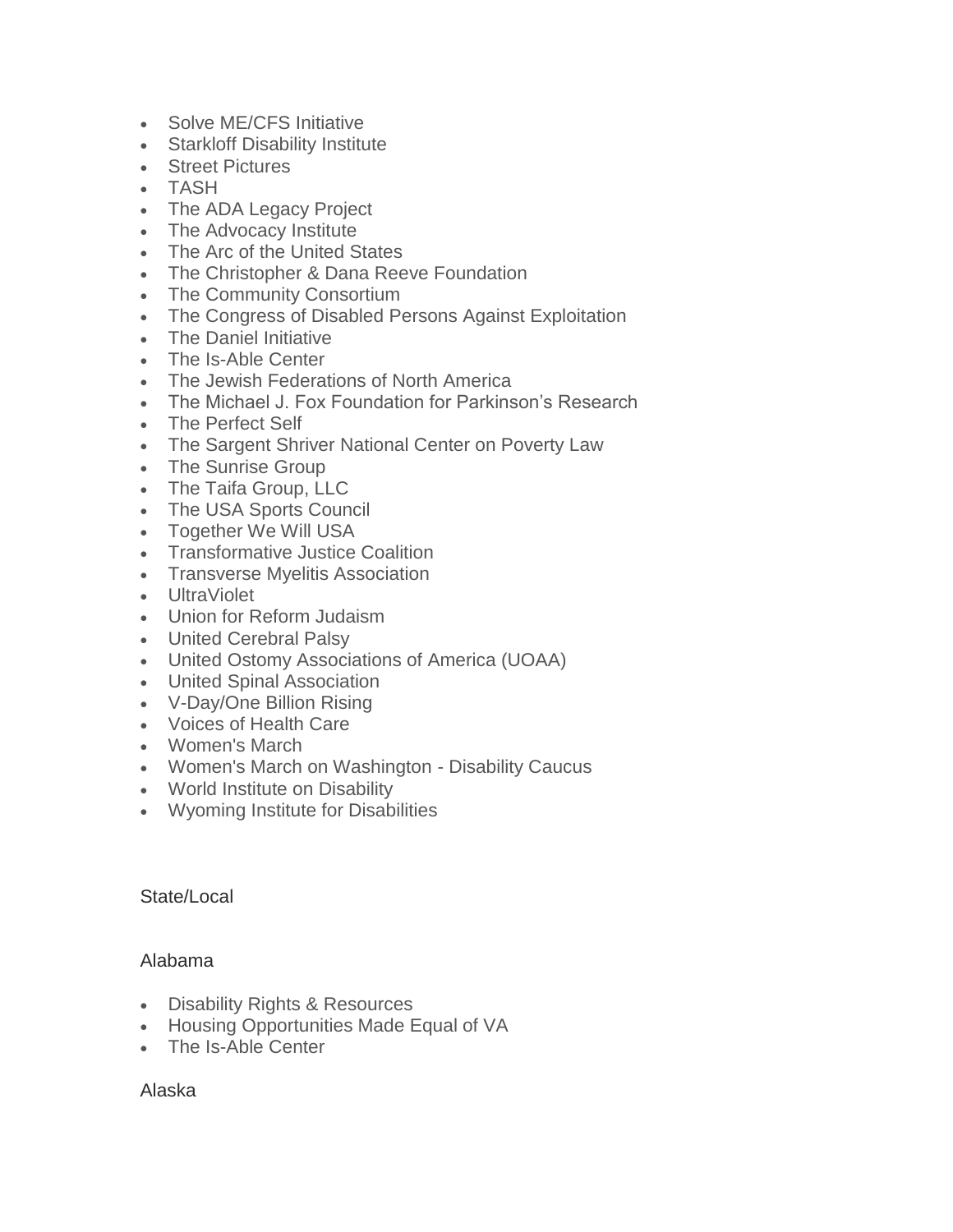- Access Alaska
- SILC of Alaska

## Arizona

- Ability360
- DIRECT Center for Independence
- New Horizons Disability Empowerment Center
- People Demandig Action Arizona
- Services Maximizing IL & Empowerment

## Arkansas

- Arkansas Association of the Deaf
- Disability Resource & Advocacy Center
- Disability Rights Arkansas
- Palco, Inc
- Spa Area Independent Living Services

## **California**

- (CCCIL) Central Coast Center for Independent Living
- ADAPT Los Angeles
- California Foundation for Independent Living Centers (CFILC)
- California Independent Living
- California State Independent Living Council
- Center for Independence of Individuals with Disabilities
- Center for Independent Living
- Communities Actively Living Independent and Free CALIF
- Community Resources for Independent Living
- Dayle McIntosh Center
- Designing Accessible Communities
- Disability Resource Agency for Independent Living
- Disabled Resources Center, Inc. (DRC)
- Equality California
- FREED Center for Independent Living
- Fiesta Educativa
- Independent Living Resource Center (ILRC)
- Independent Living Resource Center San Francisco
- Independent Living Resources of Solano & Contra Costa Counties
- Latina Mami
- Lions Center for the Blind
- Marin Center for Independent Living
- NorCal Services for Deaf & HH
- Personal Assistance Services Council
- Placer Independent Resource Services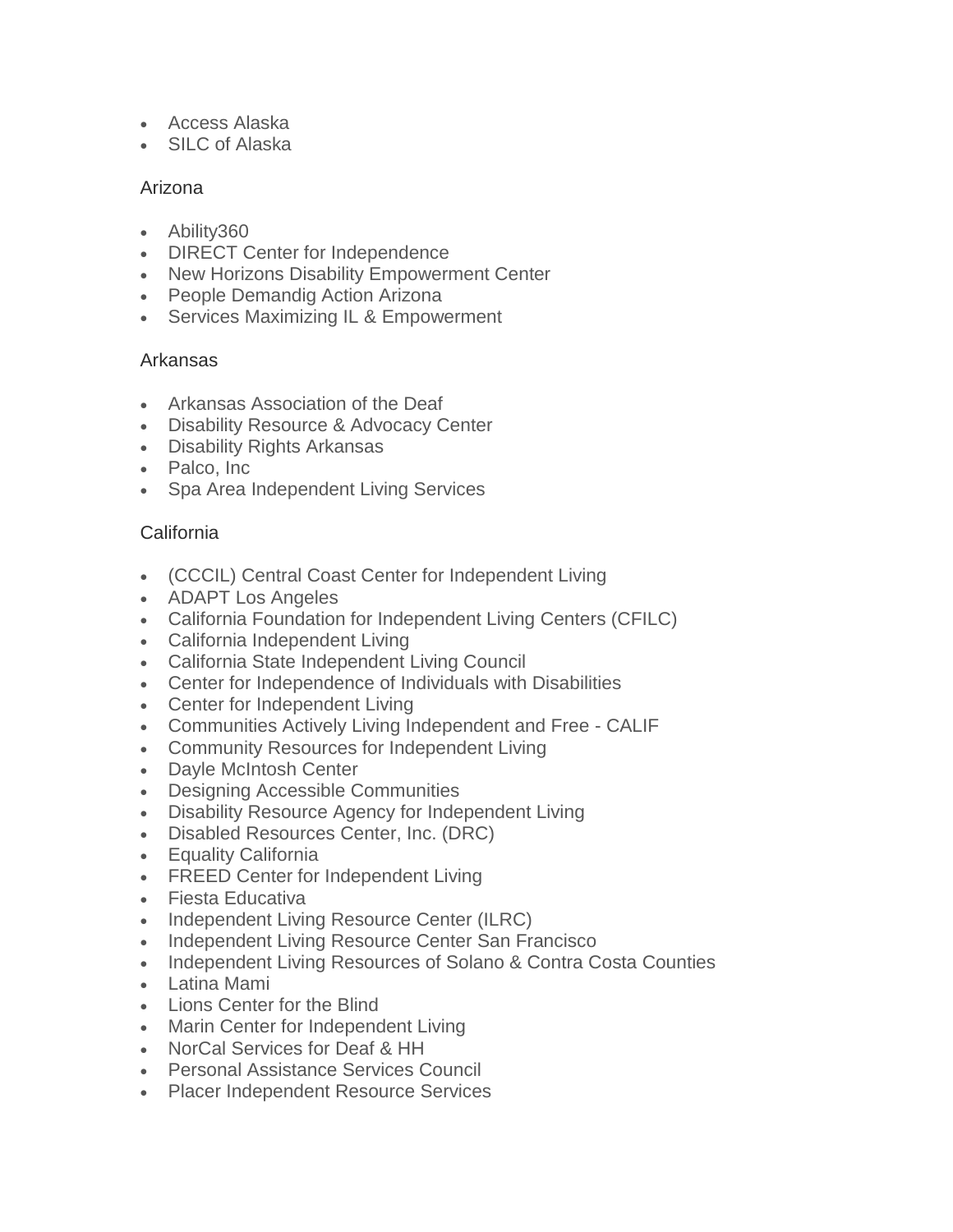- REACH
- Resources for Independence Central Valley
- Rev. Ellyn Kearney
- RiseUp4HealthCare
- Rolling Start, Inc.
- SABE California
- Service Center for Independent Life
- Silicon Valley Independent Living Center
- Southern CA Resource Services for Independent Living
- Tri County Independent Living
- Unbound Books Autism Acceptance Library
- United Cerebral Palsy of Central Florida
- Westside Center for Independent Living
- labor Community Strategy Center
- remmer4congress.com

### Colorado

- Atlantis Community Incorporated
- Center for People With Disabilities
- Colorado Cross-Disability Coalition
- Colorado Mental Wellness Network
- Connections for Independent Living
- LIM359
- Parent to Parent
- Southwest Center for Independence
- The Arc Jefferson, Clear Creek & Gilpin Counties
- The Independence Center Colorado Springs

# **Connecticut**

- CT Cross-Disability Lifespan Alliance
- CT State Independent Living Council (CT-SILC)
- Center for Disability Rights
- Connecticut Fair Housing Center
- Connecticut Legal Rights Project, Inc.
- Disability Rights Connecticut
- Independence Northwest, Inc.
- Independence Unlimited, Inc.
- Keep the Promise Coalition
- Mental Health Connecticut
- NAMI Connecticut
- SARAH Inc.
- Women's March on Washington--Connecticut Chapter

### Delaware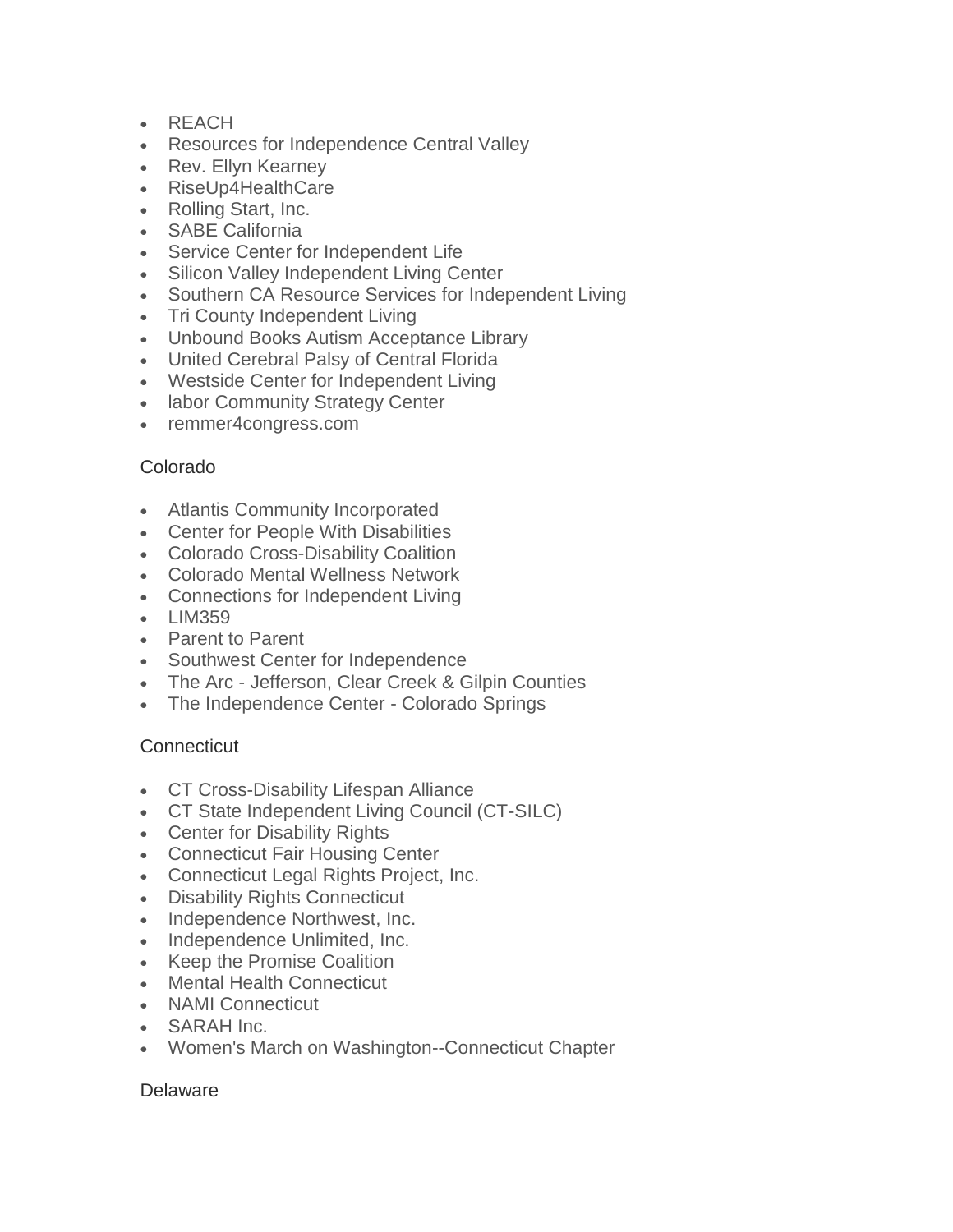- ADAPT Delaware
- Freedom Center for Independent Living
- Independent Resources, Inc.

## District of Columbia

- DC Metro ADAPT
- DC Metro Democratic Socialists of America
- Disability InterSectionality
- National Fair Housing Alliance
- St. John's Community Services
- The District of Columbia Center for Independent Living, Inc
- Washington Metro Disabled Students Collective

## Florida

- CIL in Central Florida
- Center for Independent Living of South Florida
- Disability Achievement Center
- First Coast Disability Advocates
- Florida Democratic Disability Caucus
- Organize Florida
- Rotary's Camp Florida
- Self-Reliance Inc.
- The Arc of The Glades, Inc.
- The Florida Democratic Disability Caucus
- The ILRC of Northeast Florida
- The Sunrise Group
- adult congenital

# **Georgia**

- Access to a Better Tomorrow, Inc.
- Albany Advocacy Resource Center
- Athens Inclusive Recreation and Sports
- Atlanta Post Polio Association
- Be The Change
- DISABILITY CAUCUS of the.Dem. Party of GA
- Disability Action Center of Georgia, Inc. (disABILITY LINK)
- Disabled Queers In Action
- Frazer Center
- Georgia ADAPT
- Georgia Advocacy Office
- Georgia Association for the Deaf
- Georgia Options, Inc.
- Middle Georgia Center for Independent Living, Inc.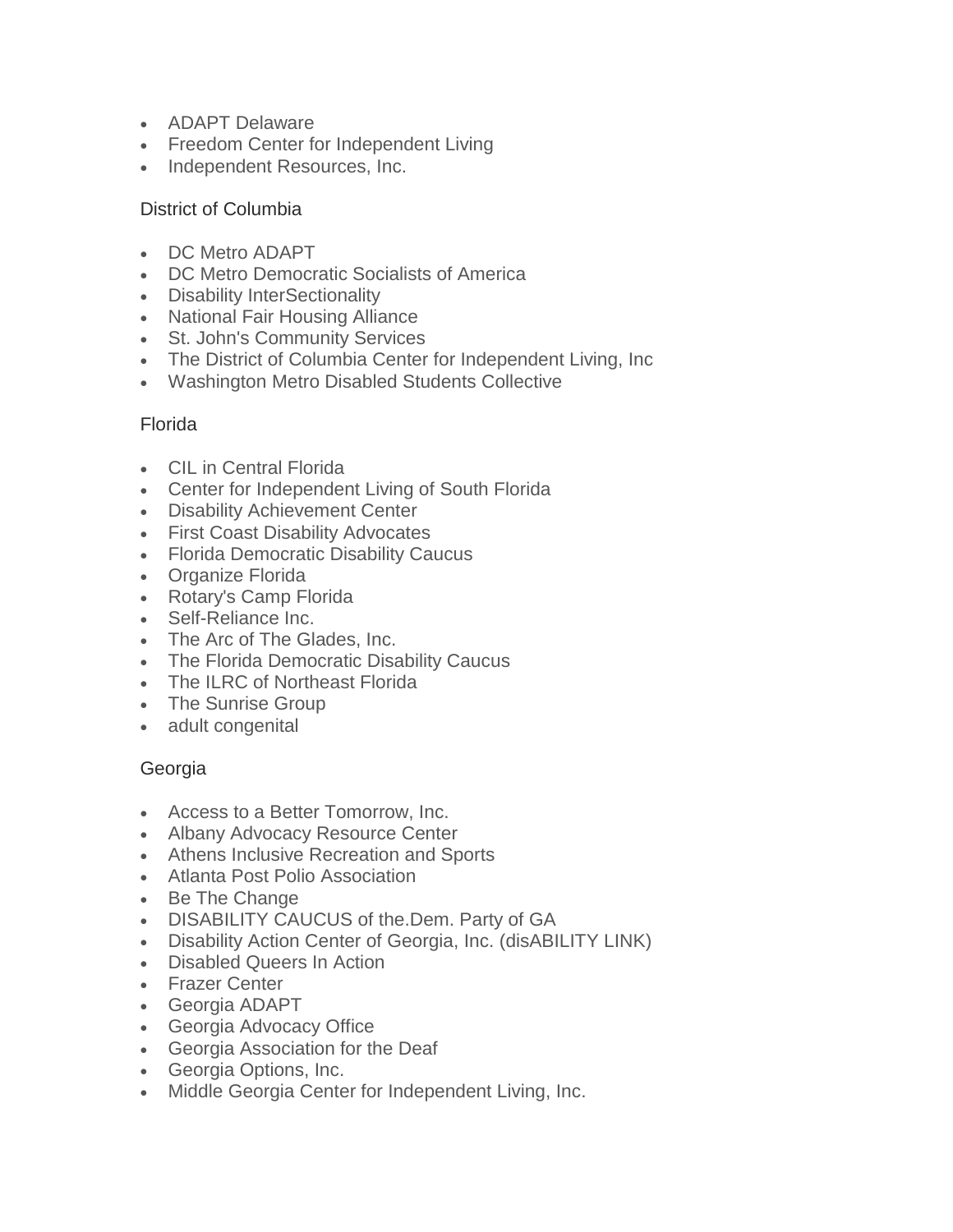- NWGA Center for Independent Living
- Parent to Parent of Georgia
- People First of Atlanta
- People First of Georgia
- Seminole Spirit
- Shepherd Center
- Sign Systems, LLC
- Speak Foundation
- Statewide Independent Living Council of GA, Inc
- The Arc Georgia
- The Specialty Nurse Company, Inc.

## Hawaii

- Aloha Independent Living Hawaii
- Statewide Independent Living Council of Hawaii

### Idaho

- All Seasons
- DisAbility Rights Idaho
- Disability Action Center
- Disability Action Center NW, Inc.
- Idaho Federation of Families for Children's Mental Health
- Idaho State Independent Living Council
- Intermountain Fair Housing Council
- Living Independence Network Corporation (LINC)
- Living Independently For Everyone, Inc. (LIFE, Inc.)
- United Action for Idaho
- United Vision for Idaho

### Illinois

- 101 Mobility
- Aardvark Insurance
- Ability Chicago
- Abstract Journey
- Access Living of Metropolitan Chicago
- Achieving Independence and Mobility Center for Independent Living
- Aetna Better Health
- All Eyez On Me
- Alliance for Community Services
- Ann & Robert h. Lurie Children's Hospital of Chicago
- Apostolic Faith Church
- Arc of Illinois
- Black Network In Children's Emotional Health (BNICEH)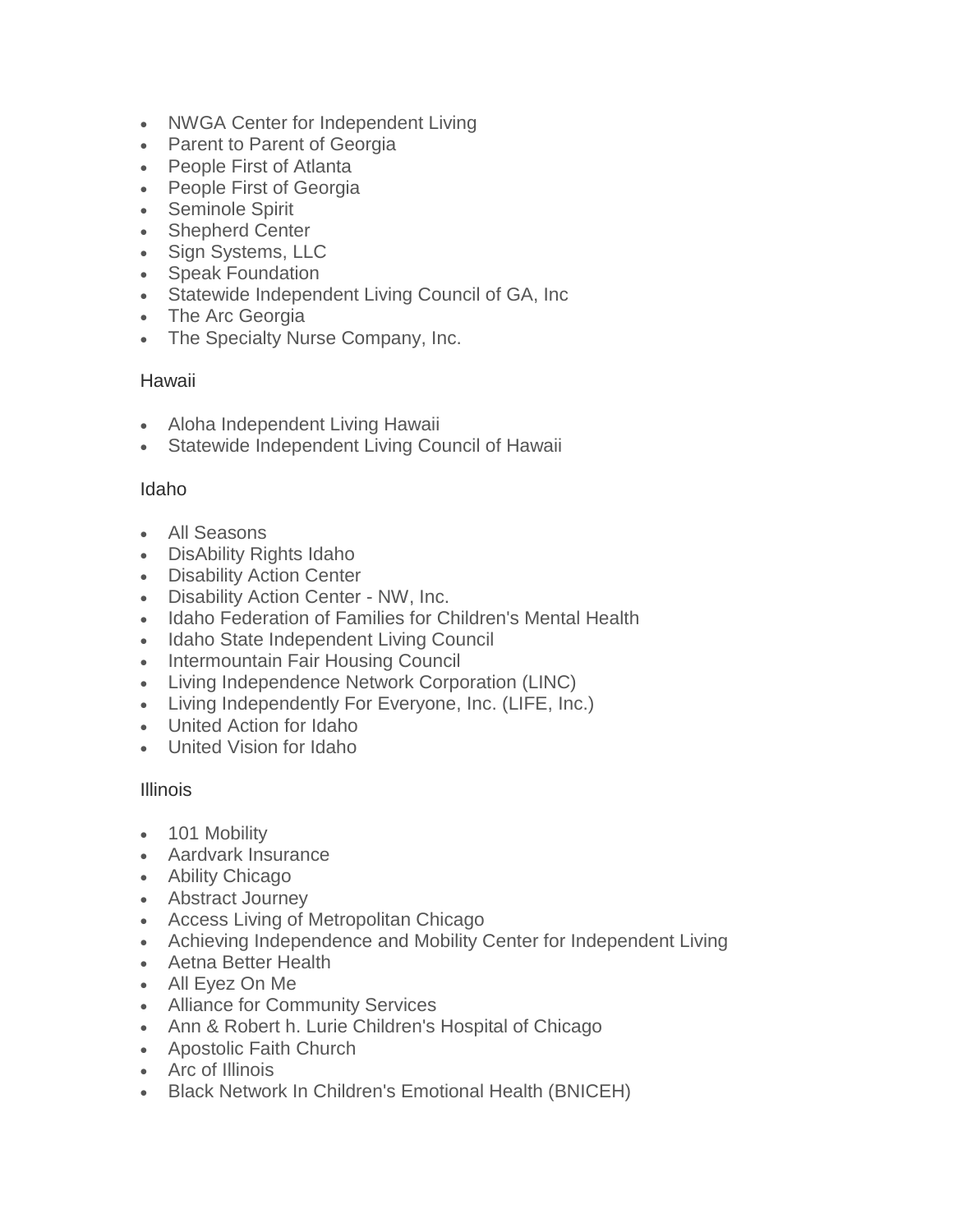- Blind Service Association
- CDPH West Nile Virus Lab
- CJE SeniorLife
- Center on Halsted
- Central Synagogue of Chicago
- Chicago ADAPT
- Chicago Cook Workforce Partnership
- Chicago Dept of Public Health
- Chicago Disability Activsm Collective
- Chicago House and Social Service Agency
- Chicago Office of Emergency Management and Communications
- Chicago Park District
- ChicagoPride.com
- Chiro One
- Church of the Three Crosses
- Citizens Utility Board
- Columbia College
- Disability Policy Office, Chicago Park District
- Disability Pride Parade
- Edgewater Reads
- Elderworks Educational Services
- Equip for Equality
- Exploration
- Family Resource Center on Disability
- Folk That LLC
- Friedman Place
- HOPE Fair Housing Center
- Howard Brown Health
- IMPACT CIL
- Illinoid Iowa Center for Independent Living
- Illinois Deaf Outreach
- Illinois Network of Centers for Independent Living
- Illinois Parents of Adults with Developmental Disabilities (IPADD)
- Illinois Single-Payer Coalition
- Illinois Valley Center for Independent Living
- Inclusion PAC
- Independence Plus
- Independent Living Solutions
- Independent Movement of Paratransit Riders for Unity, Vehicles, Equality (IMPRUVE)
- Institute on Disability and Human Development
- JCFS Chicago
- Jacksonville Area Center for Independent Living
- Jewish United Fund
- LEEP Forward
- LIFE Center for Independent Living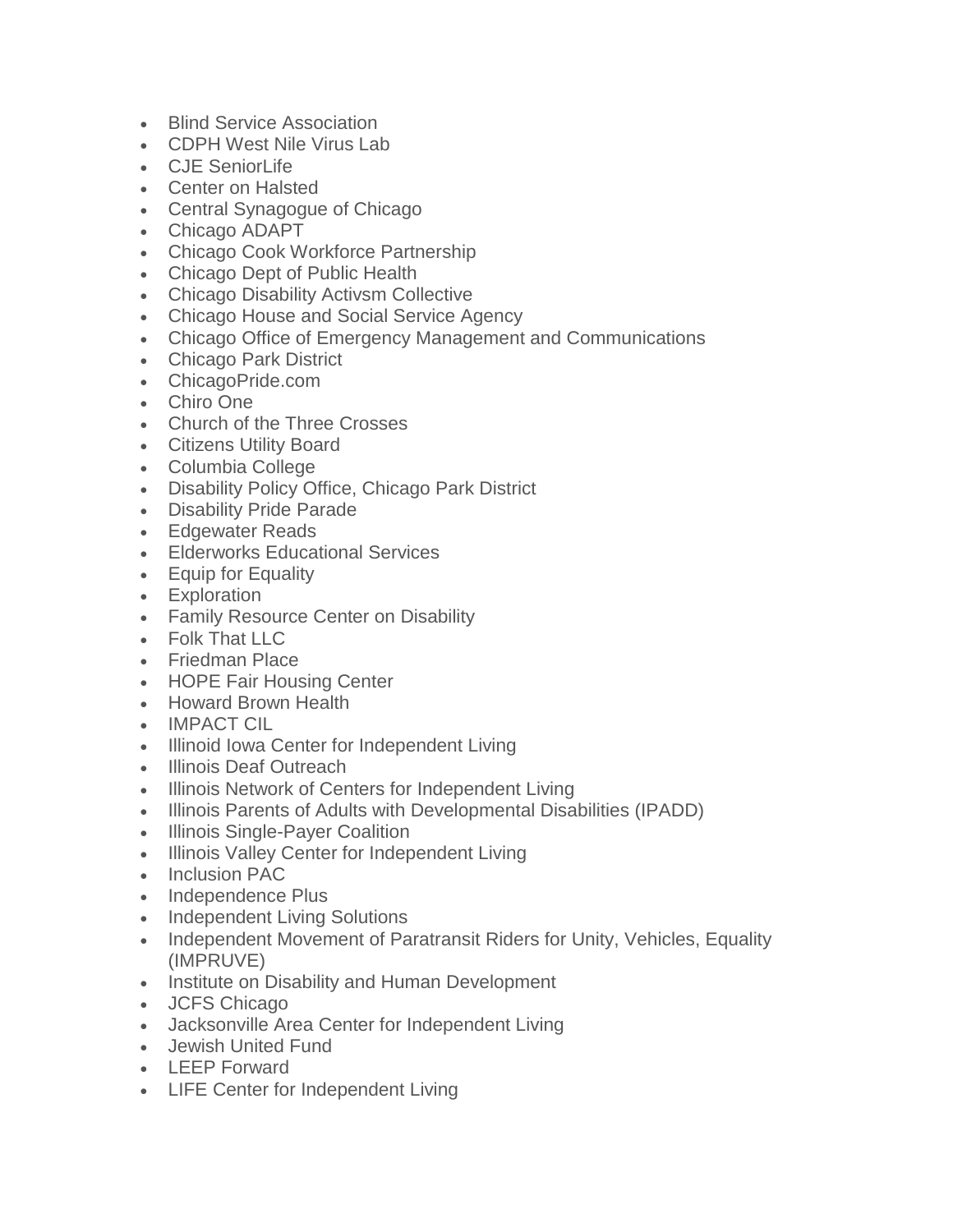- LINC, Inc
- Lake County Center for Independent Living
- MFTD Waiver Families
- MOMENTA
- McKee Family Foundation
- National Kidney Foundation of Illinois
- New Star
- Nexus Radio
- Northwest Housing Center
- Open Taxis
- Options Center for Independent Living
- Organizing Neighborhoods for Equality: Northside (ONE Northside)
- PACE, Inc. Center for Independent living
- Physicians for a National Health Program Illinois
- Progress Center for Independent Living
- Pyramid
- RAMP Center for Independent Living
- Roustabout Media
- S.I.B.S. Supporting Illinois Brothers and Sisters
- SCIL
- Self Advocate
- Southern Illinois Center for Independent Living
- Soyland Access to Independent Living (SAIL)
- Spinal Cord Injury Association of Illinois
- Springfield Center for Independent Living
- St Paul's House
- Stone-Hayes Center for Independent Living
- Tellin' Tales Theatre
- The Habitat Company
- The Honeycomb Project
- The Resurrection Project
- Thomas Clark Law
- Thresholds
- Trisomy Families, Inc.
- WEllington Ave. United Church of Christ
- West Central IL Center for Independent Living
- Will-Grundy Center for Independent Living
- Z Life Program
- anixter center
- independence plus inc

### Indiana

- AccessABILITY Center for Independent Living
- Attic, Inc.
- Delta State Polythenic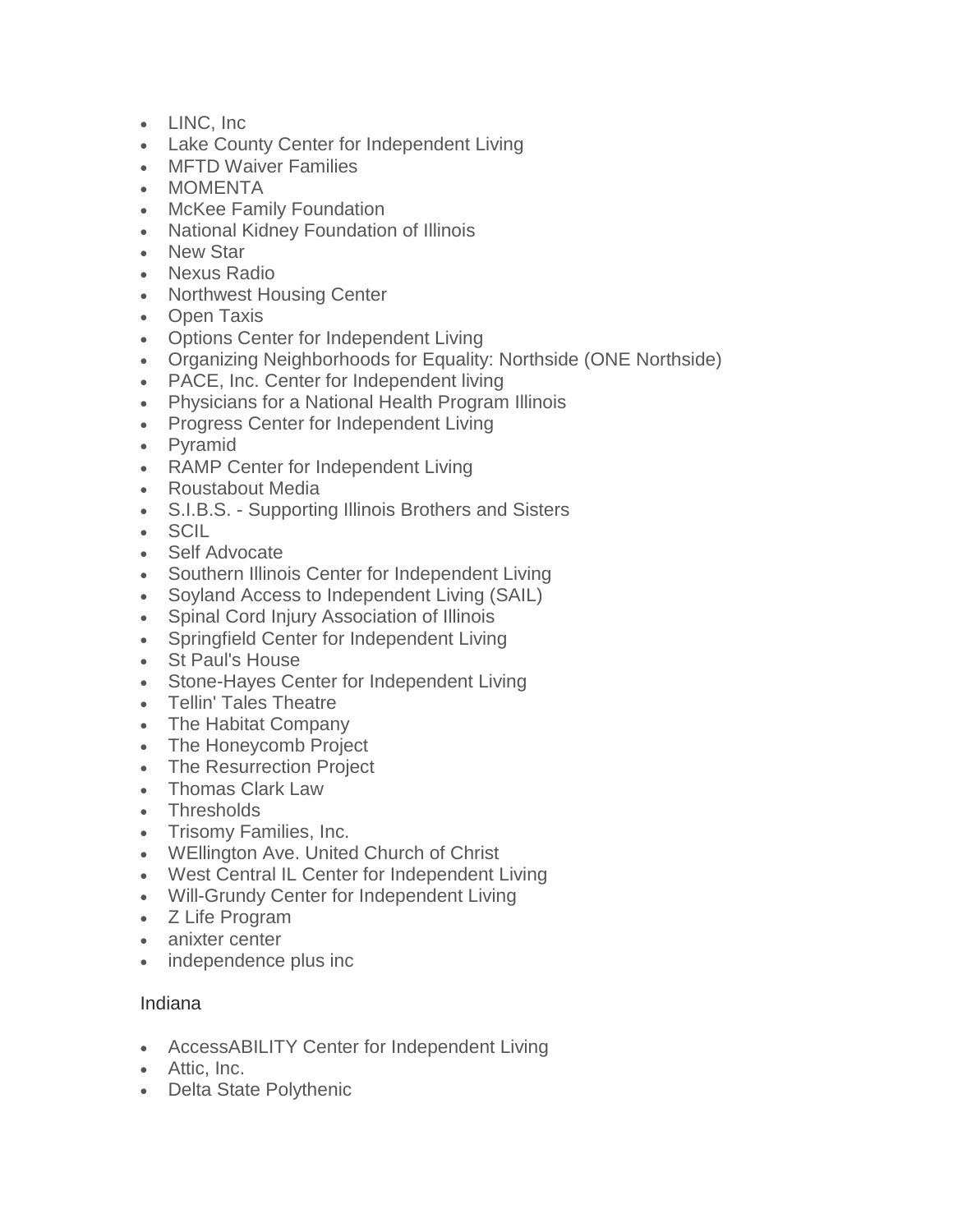- Fair Housing Center of Central Indiana
- Fort Wayne Clubhouse / The Carriage House
- Indiana Statewide Independent Living Council (INSILC)
- Noble, Inc.
- The League
- The Wabash Independent Living & Learning Center, Inc.
- Turnstone

#### Iowa

- Brett's Buddies
- Consumer choice option
- Disabilities Resource Center of Siouxland
- Heart of Iowa Democratic Socialists of America (DSA)
- Illinois-Iowa Center for Independent Living
- Iowa Statewide Independent Living Council (SILC)
- Iowa Vocational Rehabilitation Services
- MP Climb On

### Kansas

- Beach Center on Disability
- Coalition For Independence
- Disability Rights Center of Kansas
- Independent Living Resource Center
- Kansas ADAPT
- Kansas City Disability Leadership Coalition
- Kansas University Center on Developmental Disabilities
- Melinda Alleyne, Ind. Targeted Case Manager
- Prairie Independent Living Resource Center, Inc. (PILR)
- Resource Center for Independent Living, Inc.
- SILCK
- SKIL Resource Center
- Three Rivers Inc.
- Topeka Independent Living Resource Center

### Kentucky

- Blofish
- Center for Accessible Living
- Independence Place
- Kentucky Protection and Advocacy
- Resources for Independence
- disABILITY Resource Center of Southeast Kentucky

### Louisiana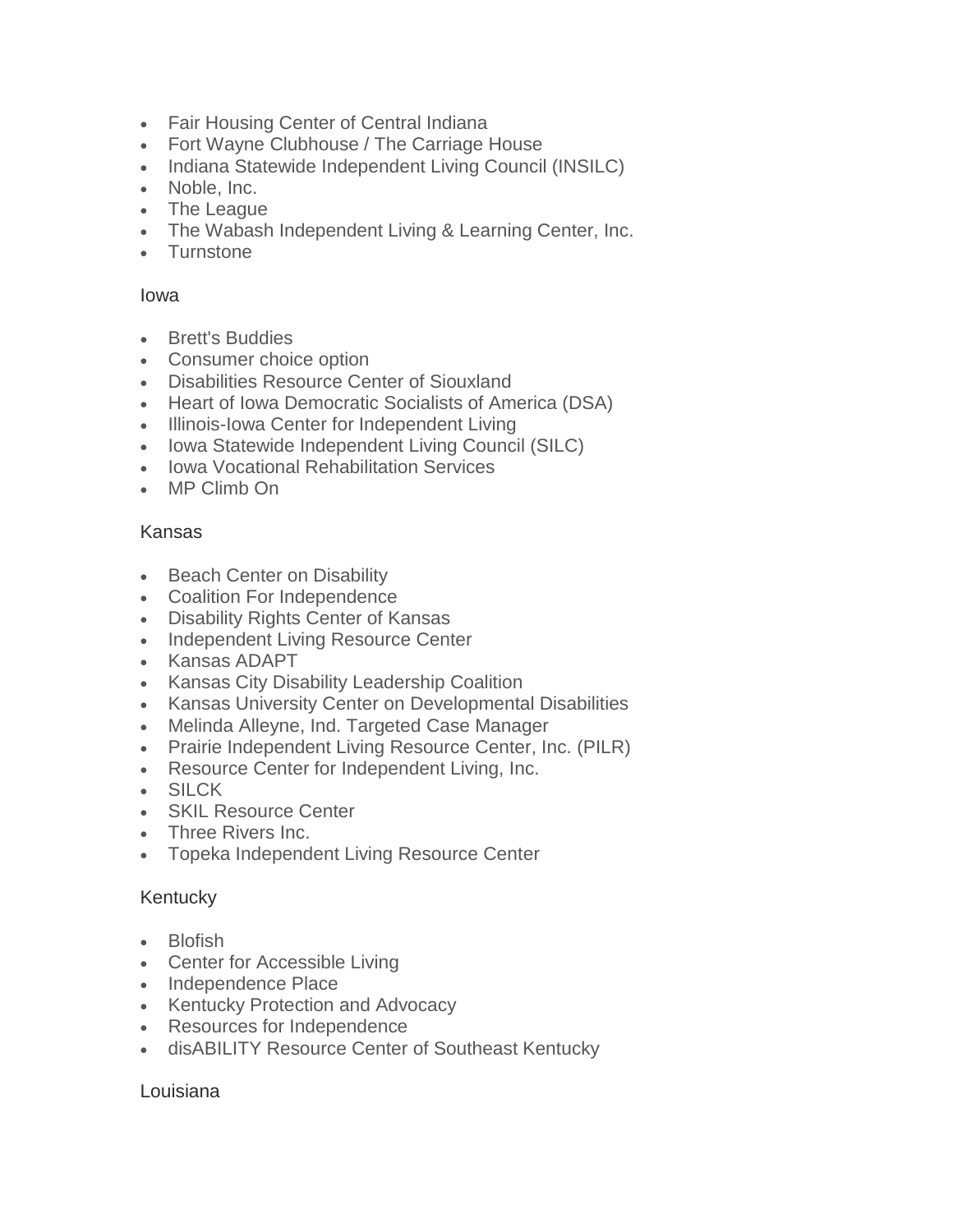- @Southwest Louisiana Independence Center, Inc.
- Advocacy Center of Louisiana
- New Horizons Independent Living Center
- People First of Louisiana
- Southwest Louisiana Independent Center
- The Advocacy Center of Louisiana

## Maine

- Alpha One
- Alpha One Disability + Aging Solutions
- OHI
- Wild River Consulting Corp

## Maryland

- Baltimore County Green Party
- Bay Area Center for Independent Living, Inc.
- Disability Partnerships
- ENDEAVOR Disabled Advocacy, Inc
- Healthcare is a Human right Maryland
- Independence Now
- Indivisible North Baltimore County
- Indivisible Towson
- Maryland ADAPT
- Open Road Inclusive Community Consulting
- The Freedom Center
- The IMAGE Center of Maryland
- Together We Will -- Baltimore Area

### **Massachusetts**

- AdLib, Inc.
- Boston Center for Independent Living
- Center for Living & Working, Inc.
- Disability Policy Consortium
- Independence Associates, Inc.
- Independence Associates, Inc.
- Independent Living Center of the North Shore and Cape Ann, Inc
- MA Pediatric Home Nursing Care Campaign
- MassADAPT
- MetroWest Center for Independent Living
- Multi-Cultural Independent Living Center of Boston
- Northeast Independent Living Program Inc.
- RYAN LEVIA
- Stavros Center for Independent Living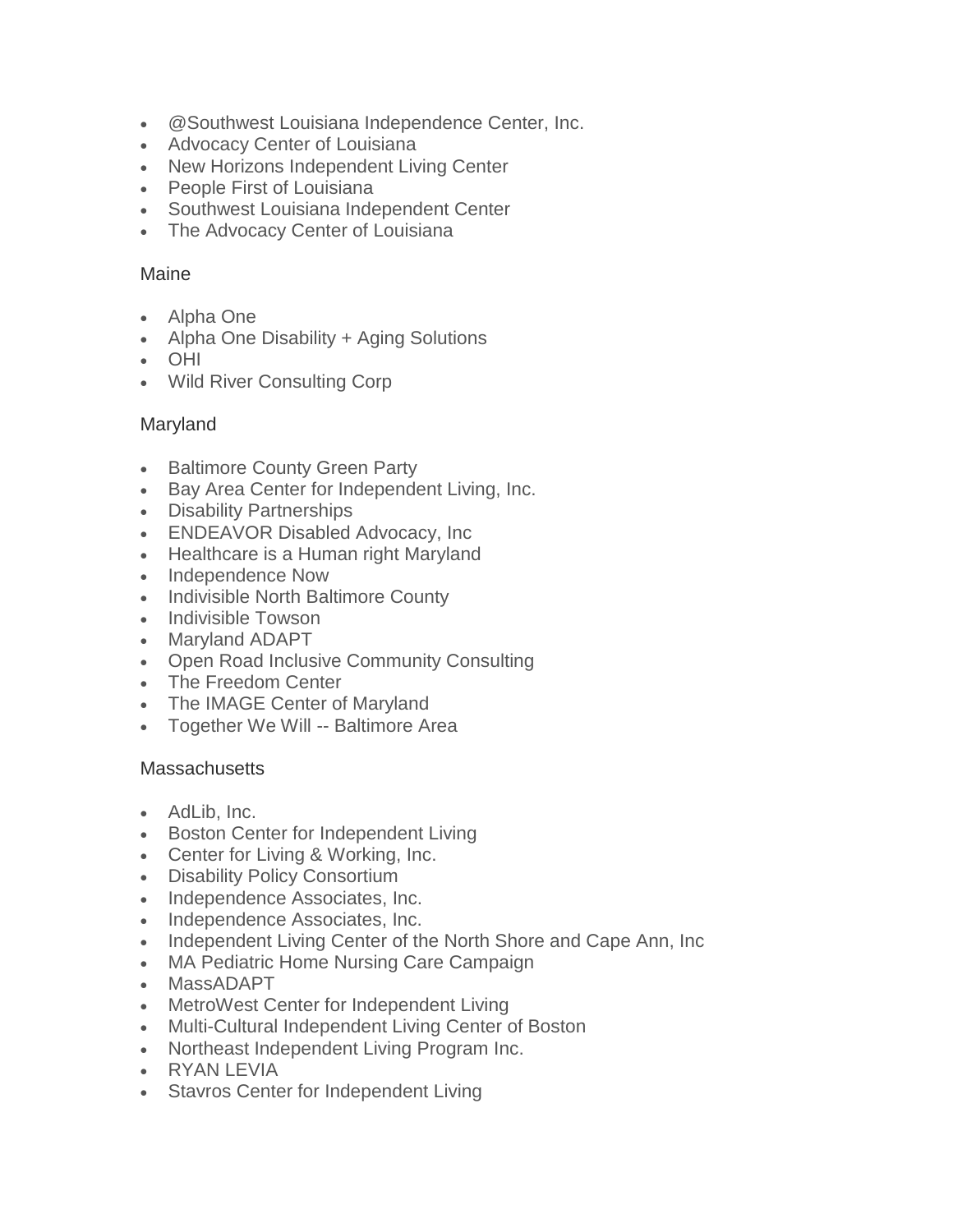- TASH New England
- The Meeting Point

### Michigan

- ADAPT Michigan
- Community Living Services, Inc.
- Disability Network Northern Michigan
- Disability Network Southwest Michigan
- Grand Rapids ADAPT
- Kent Regional Inclusive Community Coalition
- MI Disability Rights Coalition
- Michigan Deaf Association
- Michigan Statewide Independent Living Council
- National Academy of Elder Law Attorneys- Michigan Chapter
- Peer Action Alliance
- United Spinal Association Southern Michigan

## **Minnesota**

- BOLD, choice Theatre Company
- Handicap Hunting Hideaway
- Happy Hands LLP
- Options Interstate Resource Center for Independent Living
- Southeastern MN Center for Independent Living (SEMCIL)
- Southern MN. Independent Living Enterprises & Services (SMILES)
- Trisomy Families, Inc.
- United Cerebral Palsy of Central MN
- Zstudio

### **Mississippi**

- Coalition for Citizens with Disabilities
- L.I.F.E LIVING INDEPENDENCE FOR EVERYONE
- **LIFF of MS**
- LIFE of Mississippi

### **Missouri**

- Paraquad, Inc.
- Rural Advocates for Independent Luving
- SEMO Alliance for Disability Independence
- Southwest Central for Independent Living (SCIL)
- THE WHOLE PERSON

### Montana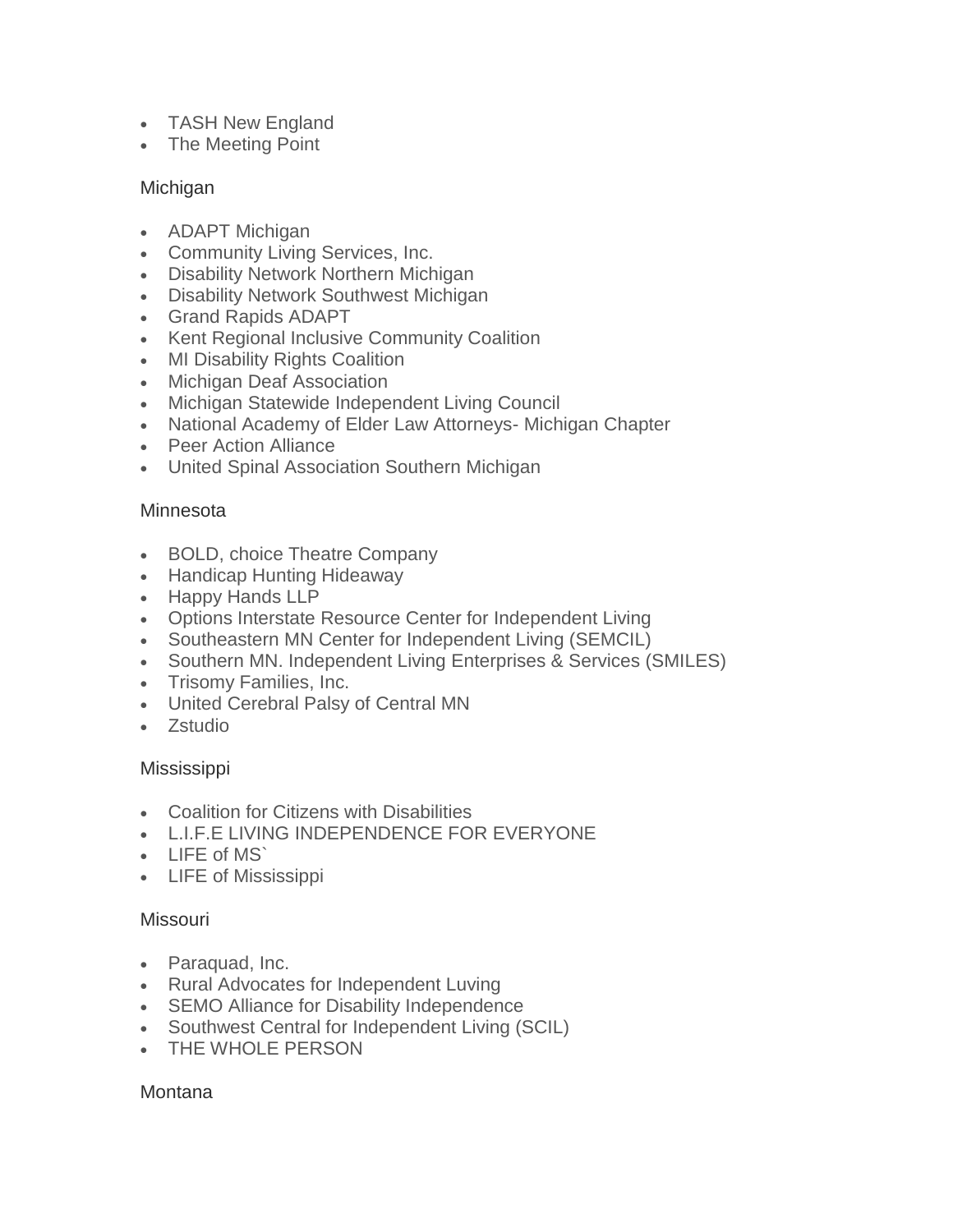- ADAPT Montana
- Disability Rights Montana
- Living Independently for Today and Tomorrow
- Montana Independent Living Project
- Not Dead Yet Montana
- SILC
- Summit Independent Living Center, Inc.

#### Nebraska

- Autistic Women & Nonbinary Network
- Independence Rising
- Indivisible Omaha
- Panhandle Independent Living Services

#### Nevada

- Northern Nevada Center for Independent Living
- Silver State Equality

#### New Hampshire

- Community Crossroads
- Granite State Independent Living
- NH Pediatric Nursing Care Campaign
- One Sky Community Services

### New Jersey

- Alliance Center for Independence
- Camden City Independent Living Center
- Camden City Independent Living Center
- Center for Independent Living of South Jersey Inc.
- DAWN Center for Independent Living
- DIAL Center for Independent Living
- Heightened Independence and Progress (HIP)
- MOCEANS Center for Independent Living
- Progressive Center for Independent Living
- Reach Your Potential USA, Inc.
- Resources for Independent Living
- Resources for Independent Living, Inc.
- SPAN Parent Advocacy Network
- Stockton university disability studies minor

#### New Mexico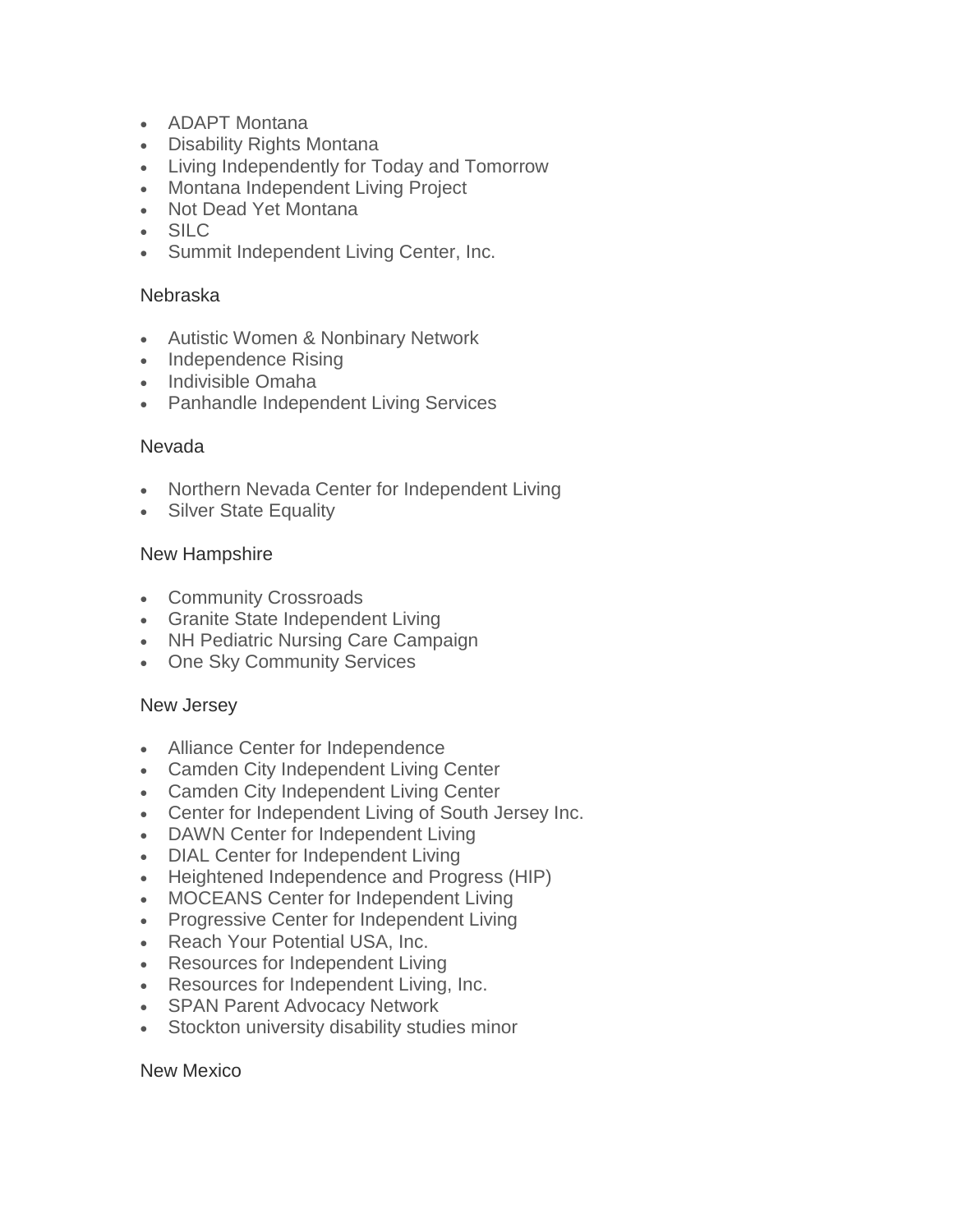- AAA Participant Direction
- Independent Living Resource Center
- New Vistas Center for Independent Living
- Professional Women with Disabilities Network
- San Juan Center for Independence-Gallup

## New York

- 1199SEIU United Healthcare Workers East
- A Little Piece Of Light
- AIM Independent Living Center
- ARISE
- Access to Independence of Cortland County, Inc.
- Action Toward Independence
- Advocates For Autism, LLC
- All About You Homecare (AAY)
- BRiDGES
- Black and Pink NYC
- Brain Injury Association of New York State
- Bronx Independent Living Services (BILS)
- Brooklyn Center for Independence of the Disabled
- CNY Solidarity Coalition
- Capital District Center for Independence, Inc
- Capital Region ADAPT
- Catskill Center for Independence
- Center for Disability Rights (CDR)
- Center for Independence of the Disabled, NY (CIDNY)
- Concepts of Independence
- Consumer Directed Choices
- Consumer Directed Personal Assistance Association of New York
- Deaf Community Advocacy
- Disability Rights New York
- Disabled In Action of Metropolitan New York (DIA)
- Empire State Association of the Deaf
- Finger Lakes Independence Center
- Gay Alliance of the Genesee Valley, INC
- Healing Reign Christian Church
- Housing Works
- Independent Living Center of the Hudson Valley
- Independent Living, Inc.
- Kahrmann Advocacy Coalition
- L.I, Advocacy Network for the Developmentally Disabled
- Larker Anthology
- Long Island ADAPT
- Long Island Activists
- Long Island Center for Independent Living (LICIL)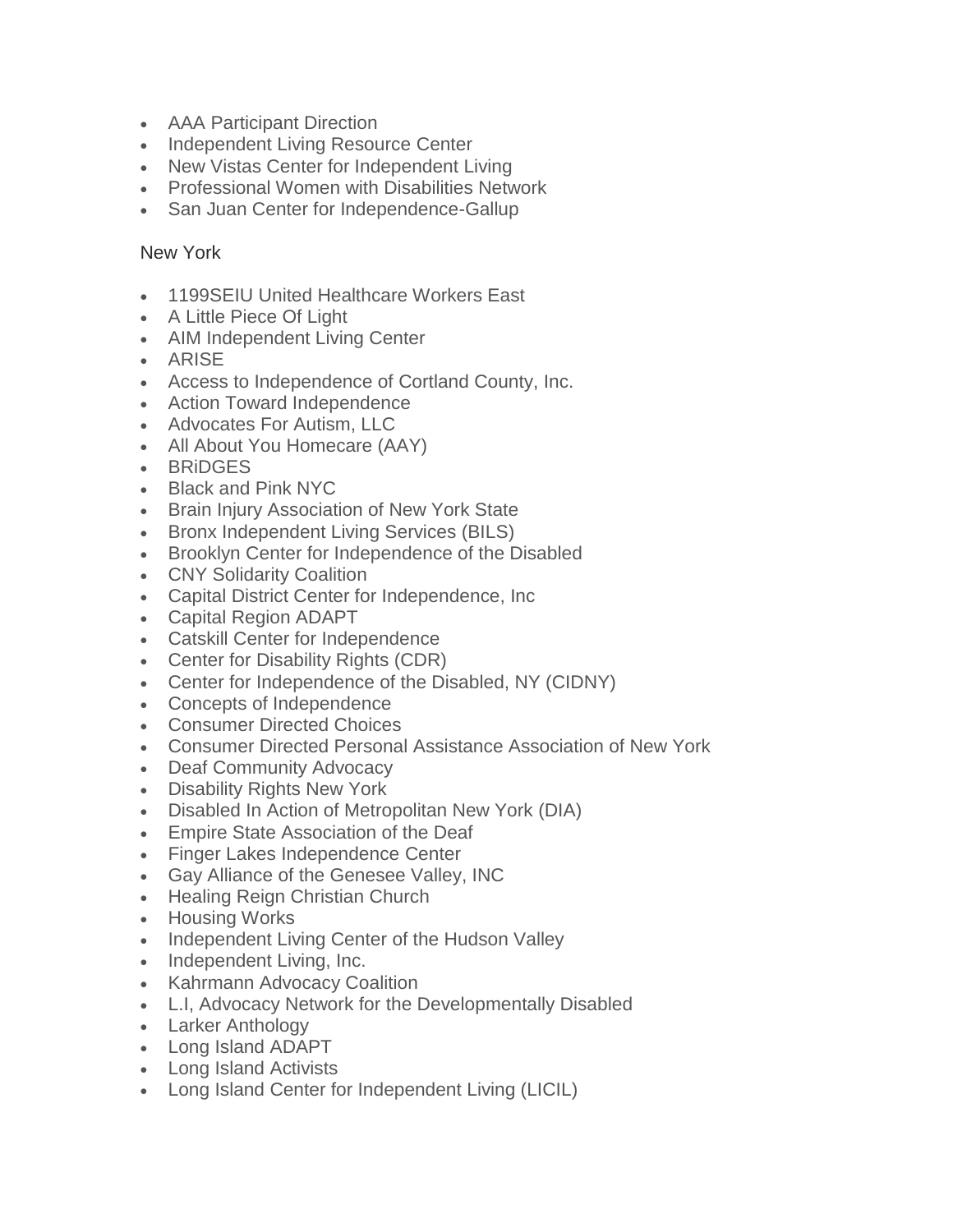- Massena Independent Living Center, Inc.
- Mental Health Empowerment Project (MHEP)
- New York Association on Independent Living (NYAIL)
- New York State ADAPT
- New York State Independent Living Council (NYSILC)
- North Country Center for Independence
- North CountryAccess to Health Care Committee
- Northern Regional Center for Independent Living
- Physicians for a National Health Program New York Metro Chapter
- RCIL
- Regional Center for Independent Living (RCIL)
- Reinvention Life Coaching
- Resource Center for Accessible Living (RCAL)
- Resource Center for Independent Living (RCIL)
- Rochester ADAPT
- Self-Advocacy Association of New York State (SAANYS)
- Southern Adirondack Independent Living Center
- Southern Tier ADAPT
- Southern Tier Independence Center (STIC)
- Suffolk Independent Living Organization (SILO)
- Taconic Resources for Independence, Inc.
- The Alliance of TBI & NHTD Waiver Providers
- The Viscardi Center
- United Spinal Association Hudson Valley Chapter
- United Spinal Association New York City Chapter
- Voice Buffalo
- Welcome Change Productions
- Westchester Disabled On the Move (WDOM)
- Westchester Independent Living Center (WILC)
- harlem independent living center

### North Carolina

- Advocates for Medically Fragile Kids NC
- Developmental Disabilities Resources
- Disability Partners
- Disability Rights & Resources
- F I R S T
- Illumination Foundation of NC
- Independent Living Network of NC
- Joy A Shabazz Center for Disability Rights
- NCSILC
- The Adaptables, Inc
- disAbility Resource Center

### North Dakota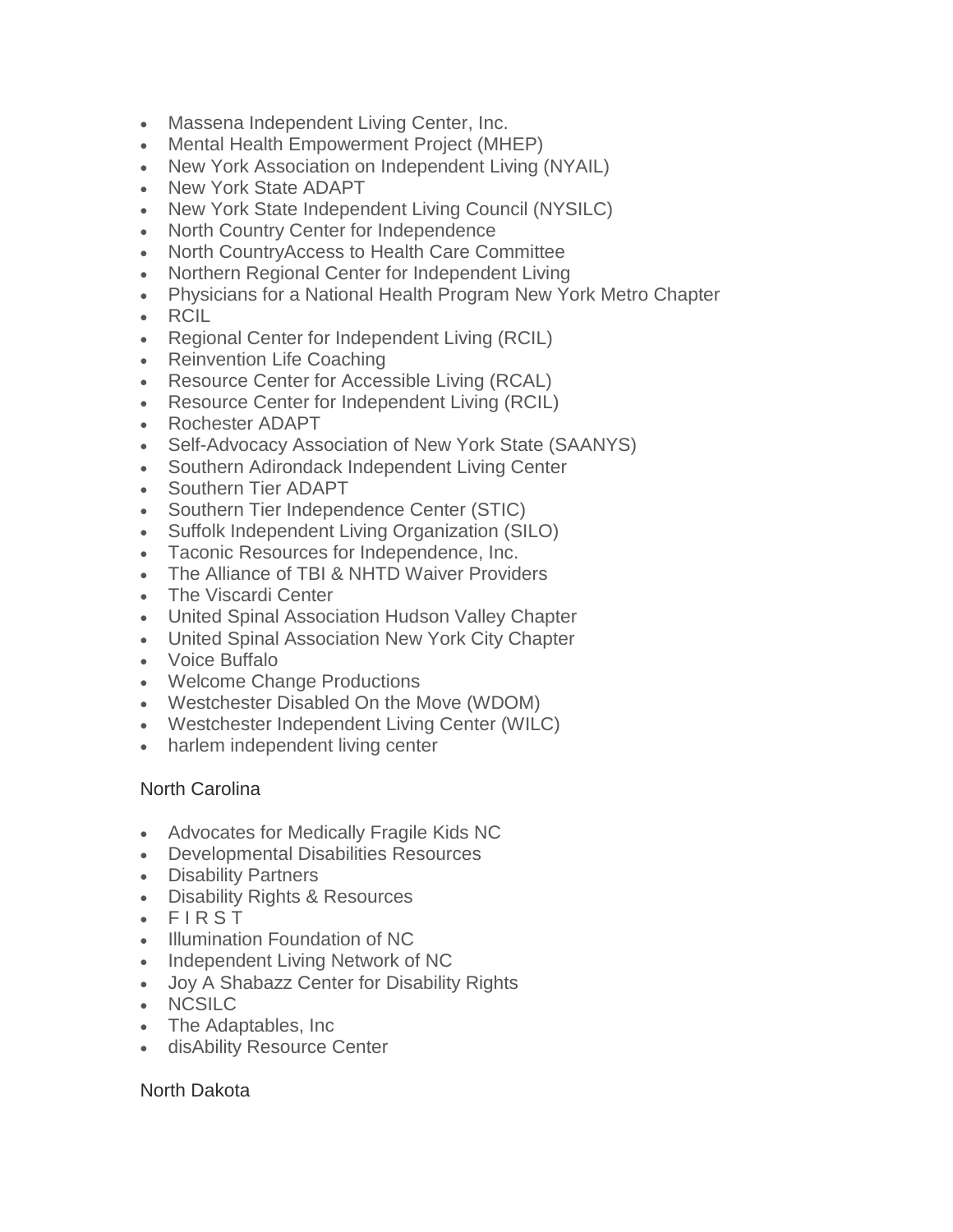- Dakota Center for Independent Living, Inc.
- Freedom Resource Center for Independent Living, Inc.
- Options Interstate Resource Center for Independent Living

### Ohio

- Central Ohio Fair Housing Association
- Junto Unsilenced
- Miami Valley Fair Housing Center
- Supporters of Disability Rights in the Mid Ohio Valley, Inc
- The Ability Center of Greater Toledo
- The Center for Disability Empowerment
- Toledo Fair Housing Center
- Western Reserve Independent Living Center

### Oklahoma

- Ability Resources, Inc.
- Dynamic independence
- Oklahomans for Independent Living
- Progressive Independence

## Oregon

- Abilitree
- Allies, LLC
- Disability Rights Center
- Disability Rights Oregon
- Eastern Oregon Center for Independent Living (EOCIL)
- Eugene ADAPT
- Handicap Awareness & Support League (HASL)
- Lane Independent Living Alliance (LILA)
- Oregon Spinal Cord Injury Connection
- Oregon State Independent Living Council
- SPOKES Unlimited
- Umpqua Valley disAbilities Network

### Pennsylvania

- Autistic Self Advocacy Network, Pittsburgh Chapter
- Center for Independent Living
- Chester transitional housing forveterans
- Community Legal Services of Philadelphia
- Consumer Workforce Council of PA
- Disability Empowerment Center
- Disability Options Network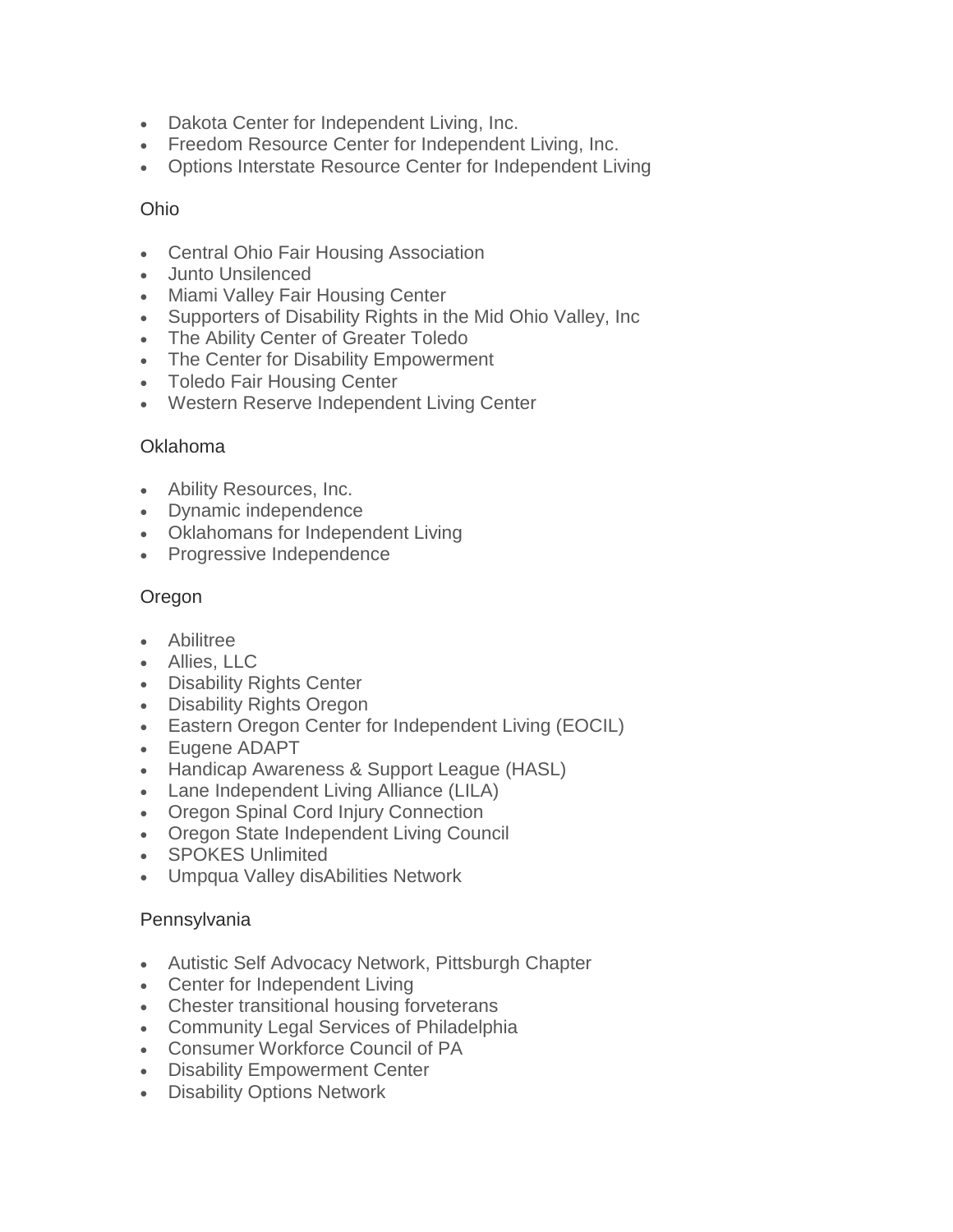- Disability Rights Pennsylvania
- Disabled in Action of PA
- EDGE Philly
- Education Rights Network
- Independence EDGE Studio
- Liberty Resources, Inc
- Mazzoni Center
- Out of Order Philadelphia: Queer Disability Justice Project
- Pennsylvania Council on Independent Living
- Pennsylvania Statewide Independent Living Council (PASILC)
- Pennsylvania Together
- Philadelphia Parent Support Groups
- Philly Bi Visibility
- Roads To Freedom; Center for Independent Living
- Roxborough Parent Support Group
- The Good Peoples Group
- Three Rivers Center for Independent Living
- Tri-County Patriots for Independent Living
- Tuesdays With Toomey
- United Home Care Workers of Pennsylvania
- Vision for Equality, Inc
- Voices for Independence
- West Philadelphia Parent Support Group
- Western PA ADAPT

### Puerto Rico

• Movimiento para el alcance de vida independiente

### Rhode Island

• Rhode Island Disability Law Center

### South Carolina

- Able South Carolina
- Indivisible Charleston
- Protection and Advocacy for People with Disabilities
- South Carolina Spinal Cord Injury Association
- disAbility Resource Center (dba) AccessAbility

# South Dakota

- Independent Living Choices (ILC)
- Independent Living Choices Aberdeen
- Independent Living Choices Huron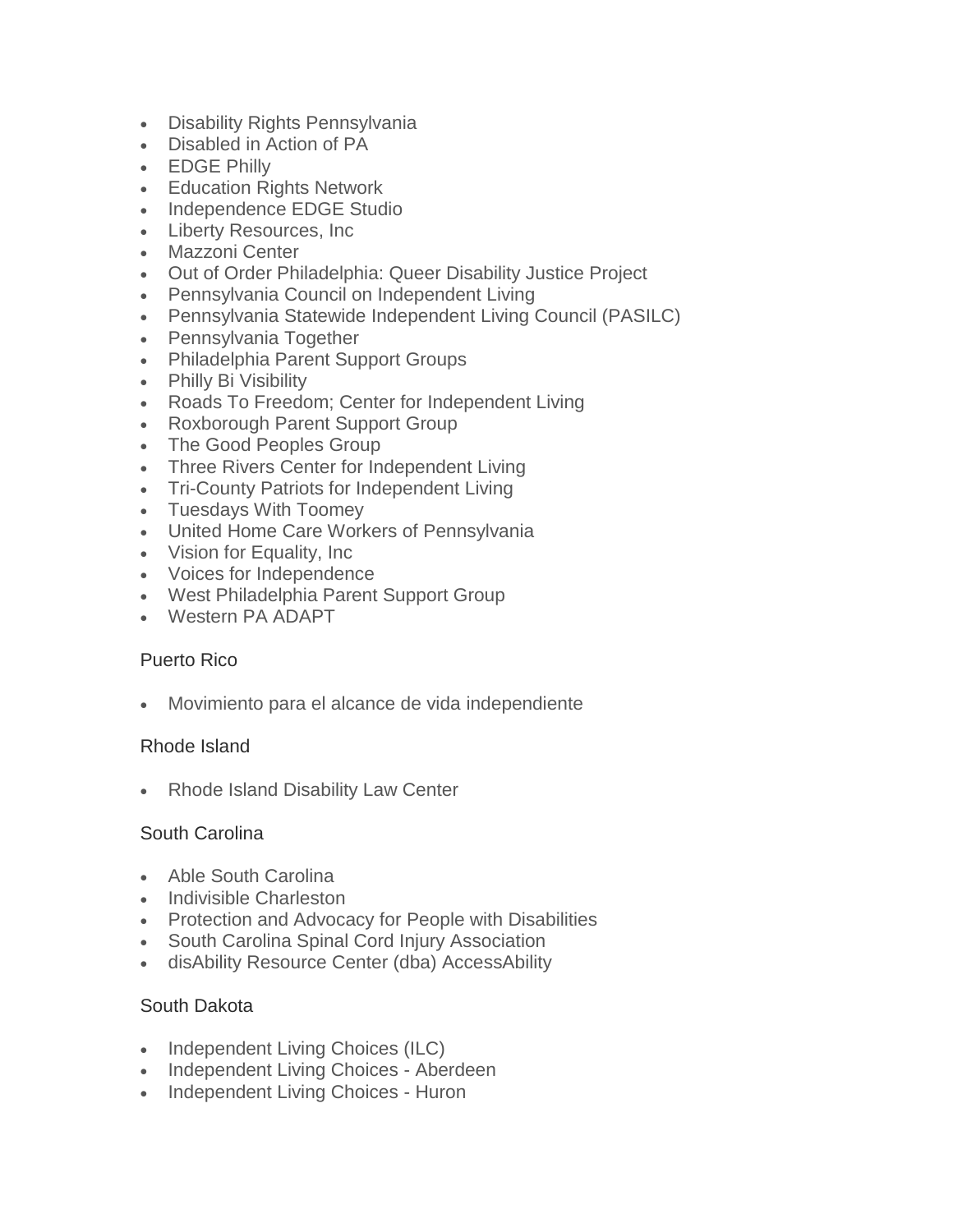- Independent Living Choices Mitchell
- Independent Living Choices Watertown
- Independent Living Choices Yankton
- South Dakota Coalition of Citizens with Disabilities

### **Tennessee**

- Empower Tennessee
- Indivisible Memphis
- Mid-South ADAPT
- Mid-South Peace & Justice Center
- T.A.R.P., Inc. Center for Independent Living
- The Memphis Center for Independent Living
- disABILITY Resource Center

## Texas

- ADAPT of Brazoria County
- ADAPT of Texas
- ARCIL Inc.
- Accessible Housing Austin (AHA!)
- Brazoria County Center for Independent Living
- Brazos Valley Center for Independent Living (BVCIL)
- Coalition of Texans with Disabilities
- Community Now!
- Dignidad, Igualdad y Oportunidad (DIO)
- Disability Activism of ADAPT
- El Paso Desert ADAPT
- Family To Family Network
- Fort Bend Center for Independent Living
- Grupo Dignidad, Igualdad, y Oportunidad (D.I.O)
- Heart of Central Texas Independent Living Center, Inc.
- Houston Center for Independent Living
- North Texas United Spinal Association
- Paso del Norte Children's Development Center
- Personal Attendant Coalition of Texas (PACT)
- Pride Socks
- REACH Resource Centers on Independent Living
- RISE Center for Independent Living
- Safe Place/Alliance
- San Antonio Independent Living Services
- Texas Disability Project
- Texas State Independent Living Council
- The Arc of El Paso
- United Advocacy of El Paso
- United Way of Brazoria County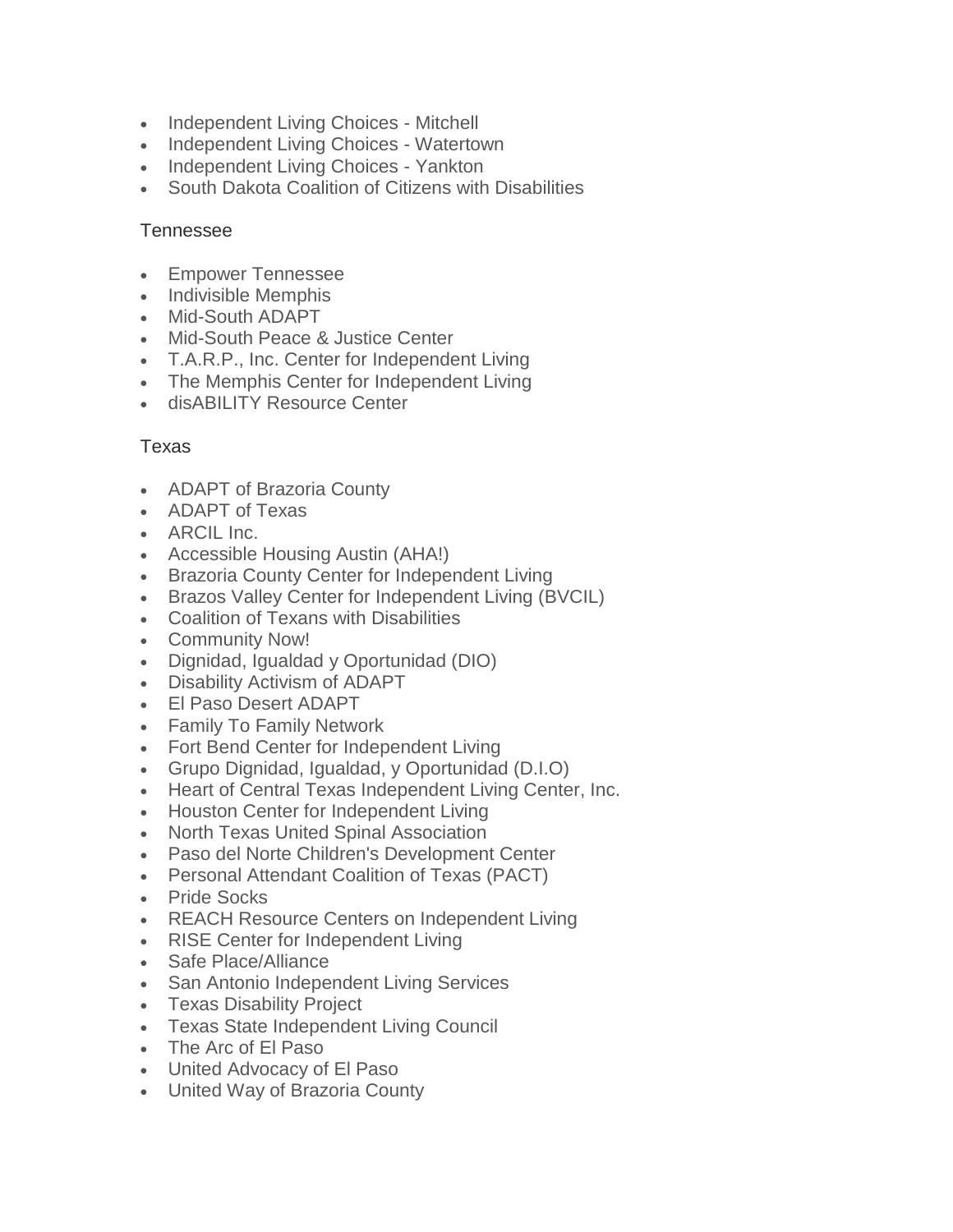• Volar Center for Independent Living

## Utah

- Center for Persons with Disabilities
- Disability Utah
- Disabled Rights Action Committee (DRAC)
- Humanity Enabled
- Legislative Coalition for People With Disabilities
- Roads to Independence
- Salt Lake County Democratic Progressive Caucus
- Utah Democratic Disability Caucus
- Utah Statewide Independent Living Council

### Vermont

- Brain Injury Association of VT
- Cara Sachs Coaching
- Center on Disability and Community Inclusion
- Champlain Community Services
- Community of Vermont Elders
- Disability Rights Vermont
- Green Mountain ADAPT
- Green Mountain Self-Advocates
- Justice For All
- Migrant Justice / Justicia Migrante
- Rights and Democracy
- Vermont Affordable Housing Coalition
- Vermont Center for Independent Living
- Vermont Coalition for Disability Rights
- Vermont Legal Aid
- Vermont Network Against Domestic and Sexual Violence
- Vermont Psychiatric Survivors, Inc.
- Vermont Statewide Independent Council
- Vermont Workers' Center
- Voices for Vermont's Children
- Women's March Vermont

### Virginia

- Appalachian Independence Center, Inc.
- Blue Ridge Independent Living Center
- Clinch Independent Living Services
- Corpus: Disabled Student Group
- Disability Resource Center of the Rappahannock Area, Inc
- ENDependence Center of Northern Virginia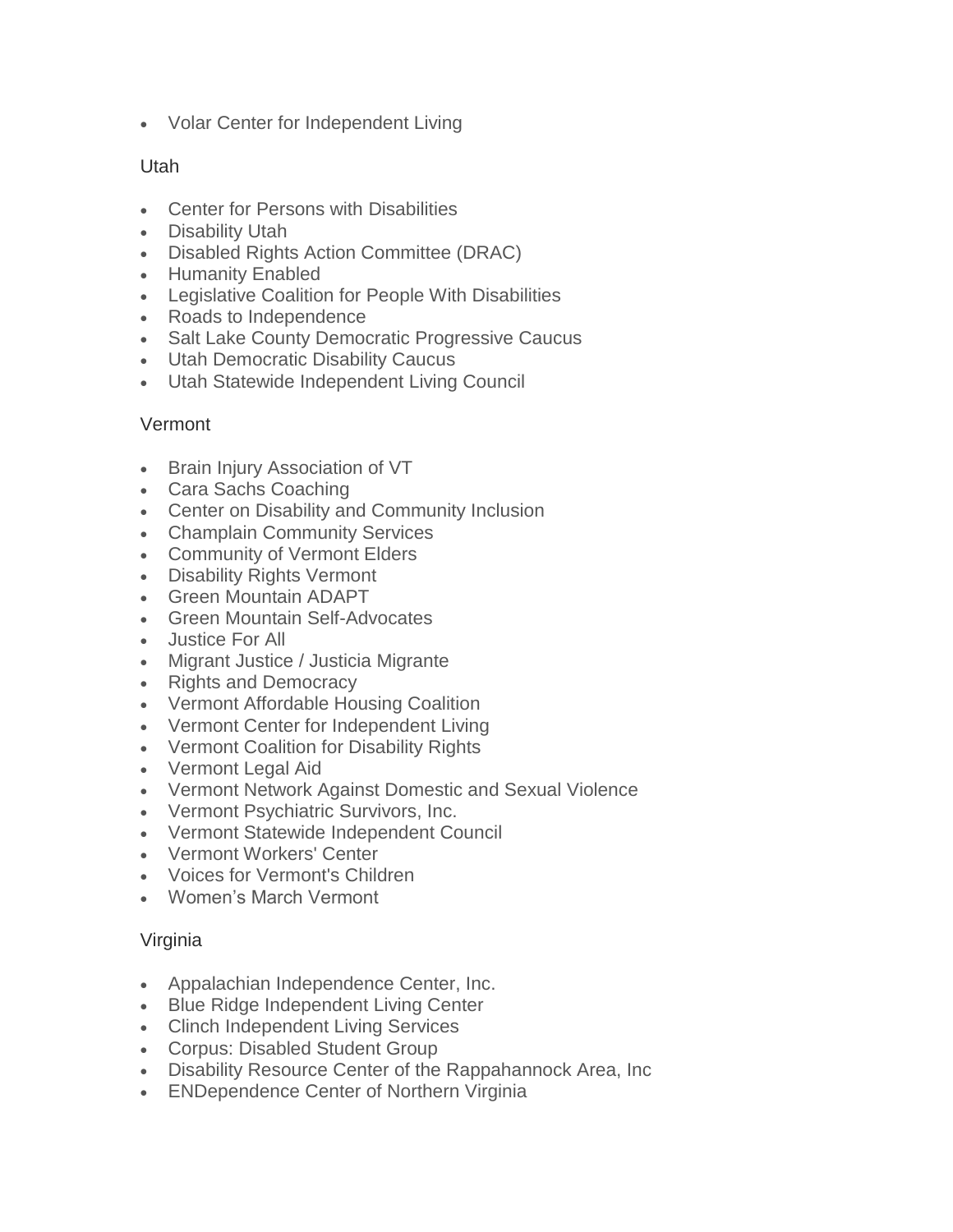- Eastern Shore Center for Independent Living, INC
- Endependence Center Inc.
- Friends of Guest House
- Independence Empowerment Center
- Junction Center for Independent Living, Inc
- Lynchburg Area Center for Independent Living, Inc
- Parent to Parent of Virginia
- Resources for Independent Living Inc
- Valley Associates for Independent Living, Inc

### **Washington**

- Alliance of People With disAbilities
- Bellingham Deaf and Disability Justice Collective
- Center for Independence
- Central Washington Disability Resources
- Disability Rights Washington
- Ed Wiley Autism Acceptance Library
- Spokane Center for Independent Living (SCIL)

## West Virginia

- Appalachian Center for Independent Living
- Northern West Virginia Center for Independent Living
- Student Access Advocates
- West Virginia Statewide Independent Living Council

### Wisconsin

- Access to Independence, Inc.
- Advancing Abilities of Wisconsin
- CIL for Western Wisconsin
- Center for Independent Living for Western Wisconsin
- Central Wisconsin ADAPT
- Disability Pride Madison
- Disability Rights Wisconsin
- Forward Fox Valley
- IndependenceFirst
- Independent Living Resources, Inc
- Indivisible Madison
- Indivisible WI06
- Madison ADAPT
- Madison SCI
- Midstate Independent Living Choices
- North Country Independent Living
- Options for Independent Living